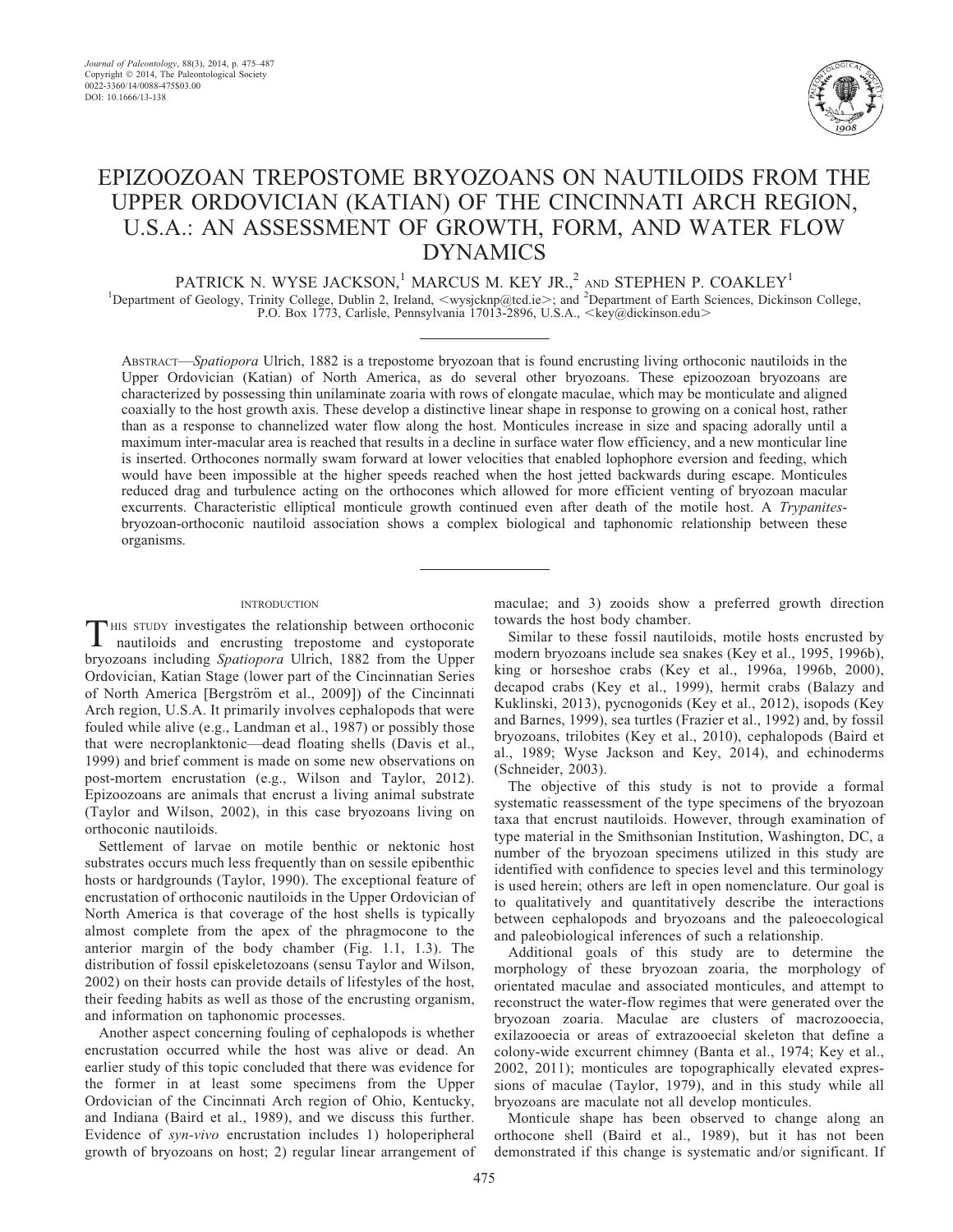

FIGURE 1—Spatiopora and other trepostome bryozoans encrusting syn-vivo on orthoconic nautiloids. Data on macula distribution was gathered on specimens illustrated in  $1-6$ . 1, Spatiopora montifera, specimen 8, CMC IP70086; 2, close up view of 1 showing shape and arrangement of monticules, a basal attachment point of Sphenothallus [=Dawsonia cycla] is located above left of lower-most monticule; 3, Spatiopora lineata, specimen 38, CMC IP70116; 4, close up view of 3 showing arrangement of monticules; 5, Atactopora maculata, specimen 7, CMC IP70085; 6, close up of 5 showing arrangement of monticules; 7, vector/grid numbering scheme adopted in this study illustrated on Spatiopora montifera, specimen 8, CMC IP70086. Scale bars=10 mm (1, 3, 5); 1 mm (2, 4, 6, 7).

size and shape is significantly different, could host architecture control this variation, or does the lifestyle of the host play a role? Detailed observations of monticule morphology also allows for an assessment of the efficiency of monticules as excurrent chimneys (Taylor, 1979; Key et al., 2011) along the length of the hosts.

Were the bryozoans commensal, i.e., did they settle and grow during the life-time of their hosts? Did it become maculate/ monticulate on orthocones only and not when encrusting other substrates? Additionally the study briefly outlines cephalopodbryozoan interactions in the Ordovician fossil record.

# SPATIOPORA ULRICH, 1882 AND OTHER EPIZOOZOAN BRYOZOANS ON UPPER ORDOVICIAN CEPHALOPODS OF THE CINCINNATI ARCH REGION

Cephalopods have a long geological history ranging from the Cambrian to the Recent, and have provided substrates for many encrusting skeletobionts (see reviews in Taylor and Wilson, 2003; Wyse Jackson and Key, 2014). Generally, encrustation of cephalopods is rare due to a number of factors including the presence of an organic layer in some nautiloids, or the ability of the cephalopod to 'clean' its shell surface; this rarity may also

be due to the failure to recognize or simply report encrustation (Davis et al., 1999).

In the Upper Ordovician, the instances where bryozoans and cephalopods are found in association with each other are more common than at any other time in the geological record (Wyse Jackson and Key, 2014).

Of those bryozoans reported attached to the exterior surfaces of Cincinnatian cephalopods, and as a result considered to be potentially syn-vivo encrustation, Spatiopora (Fig. 1) is by far the most common (Ulrich, 1883; Foord, 1883; Baird et al., 1989). Originally erected by Ulrich (1882) who designated S. aspera from the Upper Ordovician of Ohio as type species (Ulrich, 1883), Ulrich remained non-committal about the familial placement of the genus, but later it was placed in the Family Ceramoporidae of the Order Cystoporata (Bassler, 1915, 1953) and subsequently regarded as belonging to the Order Trepostomata (Utgaard, 1968, 1983).

The genus Spatiopora was defined as being ''Incrusting, and forming very thin, large expansions, with a smooth or strongly tuberculated surface. Cells shallow, with oblong and irregular apertures. Interstitial cells sparingly developed. Spiniform tubuli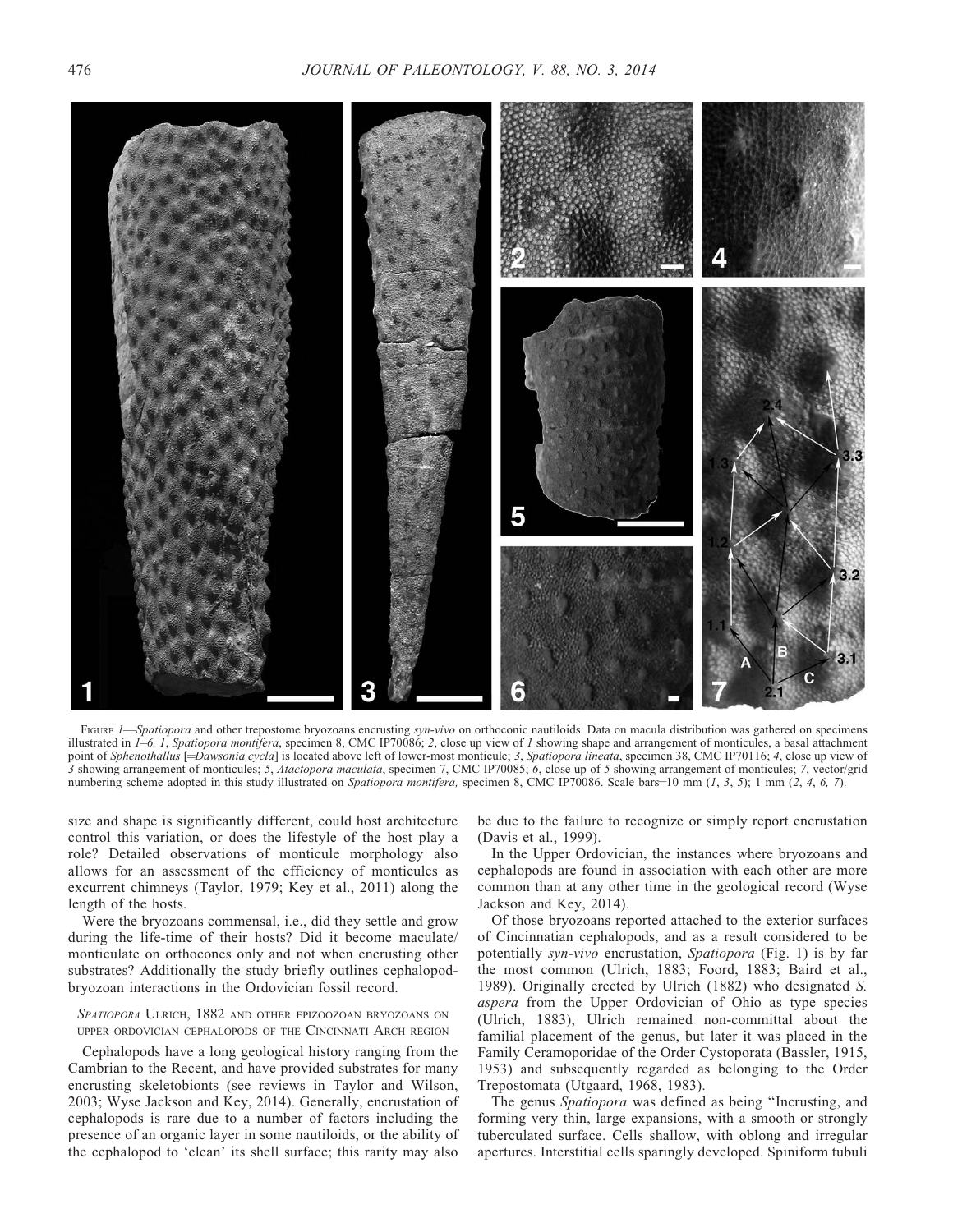generally of considerable size'' (Ulrich, 1882, p. 155). Initially Ulrich (1883) considered the genus to contain seven species from the Ordovician, and he later added another two species and one subspecies from Minnesota (Ulrich, 1893). Spatiopora is now represented in the literature by 18 species and three subspecies that range from the Ordovician into the Silurian (Wyse Jackson and Key, 2014). The collections of the Natural History Museum, London include a number of specimens purchased from Ulrich in 1898 from the Upper Ordovician (Cincinnatian) of Ohio to which he applied four manuscript species names that he subsequently never published. Matching specimens and other undescribed species are also in the USNM (labeled by R. S. Bassler). These questionable specimens have not been examined for this current study, and their taxonomic status remains unclear.

In the Upper Ordovician of the Cincinnati Arch area, and elsewhere in Iowa, Minnesota, New York, and Ontario, the bulk of Spatiopora species encrust orthoconic nautiloid shells, but rarely cyrtoconic nautiloid shells, and the majority are monticulate (Wyse Jackson and Key, 2014). Other bryozoans fouling nautiloids in the Cincinnatian include the trepostomes Atactopora hirsuta Ulrich, 1879 (Ruedemann, 1925), Atactopora maculata Ulrich, 1879 (Baird et al., 1989), Atactoporella multigranosa (Ulrich, 1879), Leptotrypa minima Ulrich, 1883 (Ruedemann, 1925), the cystoporate Crepipora solida Ulrich, 1890, and an undetermined taxon (Specimens 15, 17, 42 [see Appendix]), which are all maculate, and Leptotrypa cortex Ulrich, 1883 and Paleschara beani (James, 1878, 1884; Bassler, 1906, 1915) which are non-maculate.

Settlement on orthocones may be simply a function of their abundance in successions such as the Treptoceras duseri shale of the Waynesville Formation where they make up 89 percent of the nautiloid fauna (Frey, 1988, 1989), and thus provide a common substrate, as indicated with over 50 percent carrying episkeletozoans (Frey, 1989). While much of the sediment being deposited at this time in the Cincinnati Arch area was muddy (Cuffey, 1998) and eventually became lithified as the shaly units, there are tens of ramose erect bryozoan species described from the Upper Ordovician of the Cincinnati Arch region (see listing in Dalvé, 1948), and settling larvae of these must have found a suitable non-nautiloid hard substrate on which to settle and grow.

For Spatiopora it is possible that the association between encrusting bryozoan and orthoconic nautiloid was site specific and obligate in the Cincinnati Arch basin, although this would be difficult to prove, and is questionable given that rare occurrences on other substrates are known from elsewhere: asaphid trilobites (Oakley, 1938) and the sponge Pasceolus (Foord, 1883), and even quartz pebbles (Astrova, 1965). Spatiopora reported from the Silurian occurs on substrates other than orthoconic nautiloids: tabulate corals, gastropods, stromatoporids, and brachiopods, and this suggests that the orthocone-bryozoan association is a specialist association restricted to the Upper Ordovician basins of mid and northeastern North America. Mark Wilson (personal commun., 2013), who has collected extensively in these Upper Ordovician successions, has not encountered Spatiopora on substrates other than orthoconic nautiloids, nor have the authors during collecting in the field and during examination of large collections in museums. Pachut and Fisherkeller (2010) have argued, on the basis of ancestrula dimensions and a restricted distribution in North America, that a number of species of ten genera probably produced larvae that were lecithotrophic and non-planktotropic. These larvae had to settle fast, which accounts for the limited distribution of the taxa. While ancestrulae have not been identified in any Spatiopora species, given the prevalence of the genus in the Upper Ordovician of the Cincinnati Arch region it is possible that their larvae were also lecithotrophic.

An alternative to site-specificity for *Spatiopora*, given the plasticity of zoarial form exhibited by some bryozoans, is that a number of the *Spatiopora* species are in fact other species of other genera which attach to varied substrates that controlled their resultant zoarial form. Other trepostome bryozoans Atactopora and Leptotrypa, for example, are represented in the Cincinnatian as both ramose colonies growing on hardgrounds, and as encrusters on nautiloids. Leioclema in the Mississippian of north Wales exhibited several zoarial forms that were controlled by various ecological parameters (Wyse Jackson et al., 1991). Spatiopora may well be exhibiting a zoarial form determined by its host's architecture.

In many cases post-mortem encrustation by bryozoans occurs on the internal molds of nautiloids, a preservation pattern common in the Upper Ordovician of the Cincinnati Arch region, and in the Kanosh Shale (Whiterockian, Lower Ordovician) of Utah (Wilson et al., 1992), and generally takes two forms. The interior of body chambers provided cryptic niches for the runner-like forms Cuffeyella and Corynotrypa as well as for other adnate taxa (Taylor and Wilson, 1994; Wilson et al., 1994), whereas internal molds where the external shell has dissolved away provide hardgrounds (Palmer and Wilson, 2004) which may be subsequently colonized.

Although Treptoceras survived the late Ordovican extinction, Silurian forms in the Brassfield Formation of southwestern Ohio are not encrusted with Spatiopora (R.C. Frey, personal commun., 2013). During the Silurian, the relative ratio of orthocones to curved and coiled nautiloids changed, with curved forms becoming more dominant but still very rare (Barskov et al., 2008). As with earlier Ordovician forms cyrtoconic nautiloids favored reefal settings or may have stayed close to, or crawled along, the sediment surface, in contrast to actively swimming longiconic forms that kept to open water (Meyer and Davis, 2009), but neither groups are encrusted. This suggests that post-Ordovician larvae and their post-settlement colony survival on various hard substrates may have differed from those that evolved during the Ordovician.

## MATERIALS

This study is based on a suite of 59 specimens given to the authors by the late Ken McKinney, who received them from Carlton Brett, second author on the ground-breaking paper by Baird et al. (1989). A number of these specimens were examined and illustrated by Baird et al. (1989) who noted that they had been deposited in the University of Rochester collections (although they did not carry accession numbers). Most of the Rochester paleontology collections were passed onto the Paleontological Research Institute, Ithaca, New York, but following agreement with Carlton Brett, we have deposited the specimens studied here in the Cincinnati Museum of Natural History (accession numbers CMC IP70079–CMC IP70137). The specimens were collected from localities in Indiana, Kentucky, and Ohio from the Kope Formation (Edenian Stage) (specimens 1–5; CMC IP70079–83), unnamed units in the Maysvillian Stage (specimens 6, 7; CMC IP70084–5), to the younger Waynesville Formation (Richmondian Stage) (specimens 8–59; CMC IP70086–137) of the Katian Stage in current global Ordovician nomenclature (ICS, 2013). Frey (1995) and Key et al. (2010) provide information on the stratigraphical succession of the Cincinnati Arch region, and Hansen (1997) correlates older stratigraphical terminology with modern equivalents.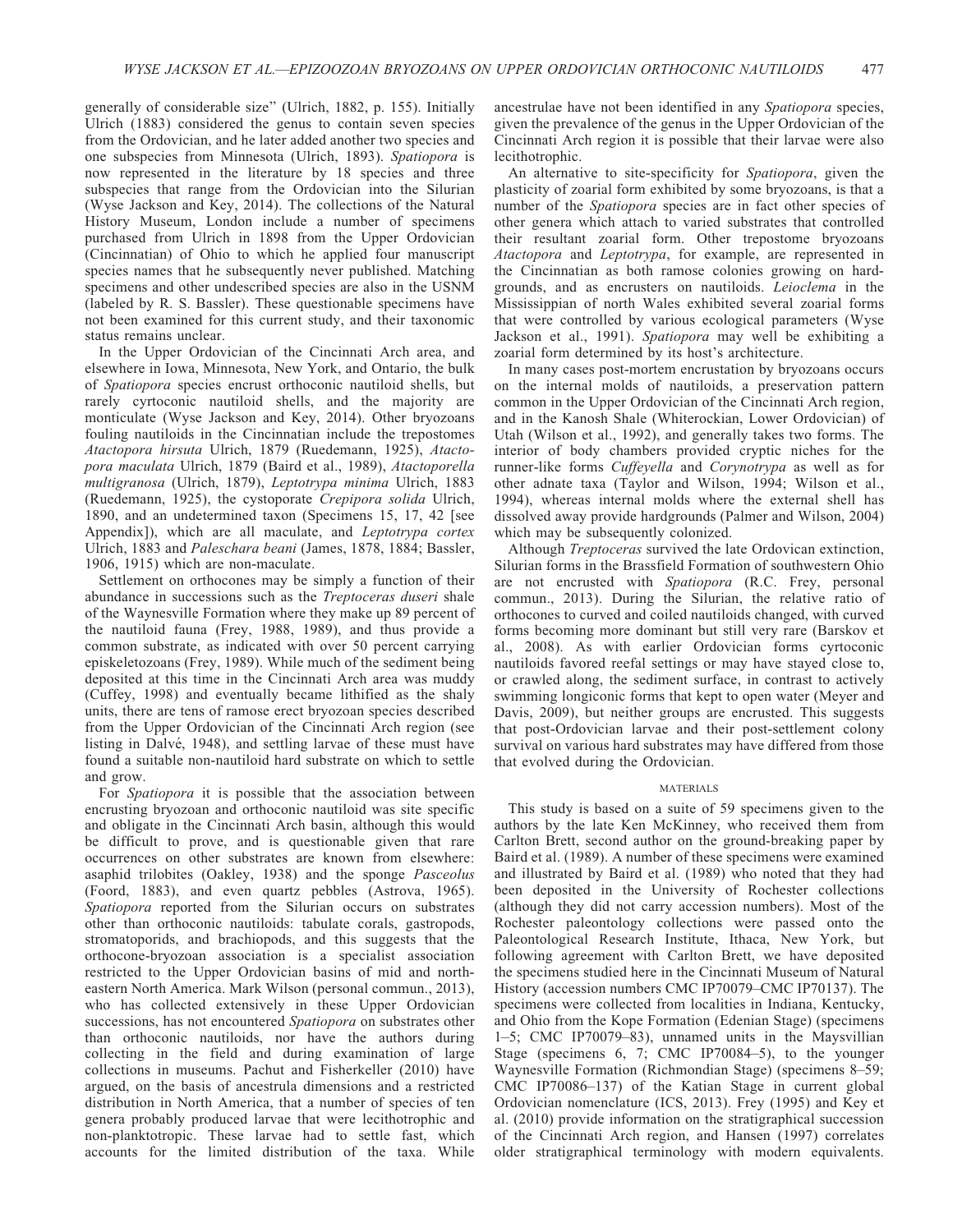Stratigraphic and locality details for the study material are listed in the Appendix. We have also examined type and non-type specimens of Spatiopora species and other examples of bryozoans encrusting nautiloids in the collections of the United States Natural History Museum, Smithsonian Institution (USNM).

## **METHODS**

Three host orthoconic nautiloids were selected for the morphometric part of this study: Specimen 7 Atactopora maculata; Maysville Group, specimen 8 Spatiopora montifera; Fort Ancient Member, Waynesville Formation, and specimen 38 Spatiopora lineata; Treptoceras duseri shale, Fort Ancient Member, lower Waynesville Formation (Fig. 1.1–1.6). These specimens were picked to maximize first the completeness of the orthocone, second purported bryozoan species diversity, and finally preservation of well-defined monticules. According to Frey (1989) Treptoceras duseri is the most commonly Spatiopora-encrusted nautiloid. This bryozoan was also found on Geisonoceras from the Utica Shale of New York by Ruedemann (1925) who also reported the occurrence of Atactopora hirsuta on Paractinoceras and Leptotrypa minima on specimens of the nautiloid genus Actinoceras from the same horizion.

To test for systematic variation of monticule morphology, we measured monticule length, width, and area, as well as intermonticule distance and area (Fig. 1.7). We defined the lateral extent of monticules as the azooecial, aperture-free, mesa-like, elevated surface. The length was measured parallel to the growth axis of the host, and width was measured perpendicular to this. Monticule area was calculate assuming a rectangle from length times width.

As the monticules were arranged in lines parallel to the long axis of the host and in order to establish a framework for monticule spacing, one monticule at the apical, narrower end of the host, was selected and numbered 1.1. Three vectors were drawn using the Annotate function in the computer programme Preview (Apple Mac, 2002–2009). The vectors were drawn in an adoral direction from the center of the monticule to the center of three nearest adoral neighbors. The left vector was designated "A", the central vector (drawn coaxial to shell length) was designated ''B'', and the right vector was designated ''C''. The same treatment was applied to subsequent monticules, moving adorally along the ''B'' vector line and labeling each sequentially (e.g., 1.2, 1.3, 1.4, etc.) (Fig. 1.7). The result is a series of ABC vectors which, when applied to the lines of monticules along the host, establish a framework that allows identification of a monticule and corresponding measurement by counting along the line. Though the measurements are shown in plan view (Fig. 1.7), they were taken line by line while rotating the host to minimize the distortion caused by the curvature of the host's conical shell. Intermonticule distance was defined as the length of the B vector. Intermonticule area was defined by two times the area of the triangle created by the A and B vectors of one monticule and the C vector of the following monticule. This serves as a simple rough proxy for the areal extent of the autozooecia contributing filtered water to the monticule's excurrent chimney. All measurements were made to the nearest 0.0001 mm using version 1.42q of the computer program ImageJ (Rasband, 1997–2012).

Secondly, all specimens were qualitatively examined for growth patterns, macule and monticule morphology, overgrowths, and the relationship of the episkeletobionts to the nautiloid shells and to each other.

## RESULTS

Host size and tapering ratio.—Morphometric statistics are summarized in Table 1. All three of the orthoconic nautiloids were partial specimens and did not completely extend from the apex to the adoral end of the body chamber. The nautiloids ranged in length from 43.8 mm (specimen 7) to 87.5 mm (specimen 38). They ranged in diameter from 3.3 mm (specimen 38) to 39.1 mm (specimen 8). Their tapering ratio (i.e., diameter/length) ranged from 0.15 (specimen 8) to 0.19 (specimen 38). Variation in orthocone size resulted in a range of two to five lines and ten to twenty monticules per line being measured.

Variation in monticule size and spacing between specimens.— As the three orthocones represented different portions of complete specimens, all data were plotted in relative position along the host in an adoral direction (i.e., from the apex to the body chamber). This was done assuming the unique tapering ratio mentioned above for each of the three orthocones was constant along its length.

The shortest, thinnest, and smallest area monticules were formed by Atactopora maculata on specimen 7 and Spatiopora lineata on specimen 38, the largest by Spatiopora montifera on specimen 8 (Table 1). The qualitative character of the monticules also differs. Atactopora maculata has flatter monticule surfaces. Spatiopora montifera and Spatiopora lineata both have more peaked monticular apices. Spatiopora montifera exhibits more autozooecial apertures on the sides of its monticules. Spatiopora lineata's monticules exhibit subtle radiating buttresses with intermediate relief that may be analogous to the branching macular channels documented by Key et al. (2011), albeit on a smaller scale.

Corresponding with monticule size, the most closely spaced monticules as defined by smallest intermonticule distance and intermonticule area were formed by Atactopora maculata on specimen 7, the most widely spaced by Spatiopora montifera on specimen 8 (Table 1).

Variation in monticule size and spacing within specimens.—To test for systematic and significant patterns in monticule size and spacing along the long axis of the host, we averaged the measurements across lines (e.g., the length measurements of the first monticule in each line [i.e., 1.1, 2.1, 3.1, etc.] were averaged) to produce a mean value of each monticule in a sequence along the long axis of the host. On each orthocone, mean monticule length shows a signficant (regression analysis;  $P<0.05$ ) linear increase in the adoral direction followed by an equally significant linear decrease (Fig. 2.1). The same pattern holds true for mean monticule width (Fig. 2.2) and mean monticule area (Fig. 2.3). On each orthocone, intermonticule distance shows a signficant (regression analysis;  $P<0.05$ ) linear increase in the adoral direction followed by an equally significant linear decrease, except for the decreasing slope of specimen 7 is not signficant (regression analysis;  $P > 0.05$ ) (Fig. 2.4). The same pattern holds true for intermonticule area (Fig. 2.5). The lack of significance of the decreasing slopes in intermonticule distance and area in specimen 7 is attributed to small sample size (i.e., there were only four monticules in that section of the pattern).

For each of the morphometric parameters, the change in slope on an orthocone occurs at the same place (i.e., at 163 mm from the apex in specimen 7, at 217 mm in specimen 8, and at 72 mm in specimen 38). The change in slope on all three orthocones cooccurs with the development of a new monticule at that point in the colony. The new monticule starts a new line of monticules that continue as the bryozoan colony grows towards the aperture of the cephalopod. When the monticules reach a certain size (i.e., the point where the slopes change sign, the monticule size and spacing begins to decrease in response to the new line [Fig. 2.6]). The negative slope is steeper than the positive slope in 12 of the 15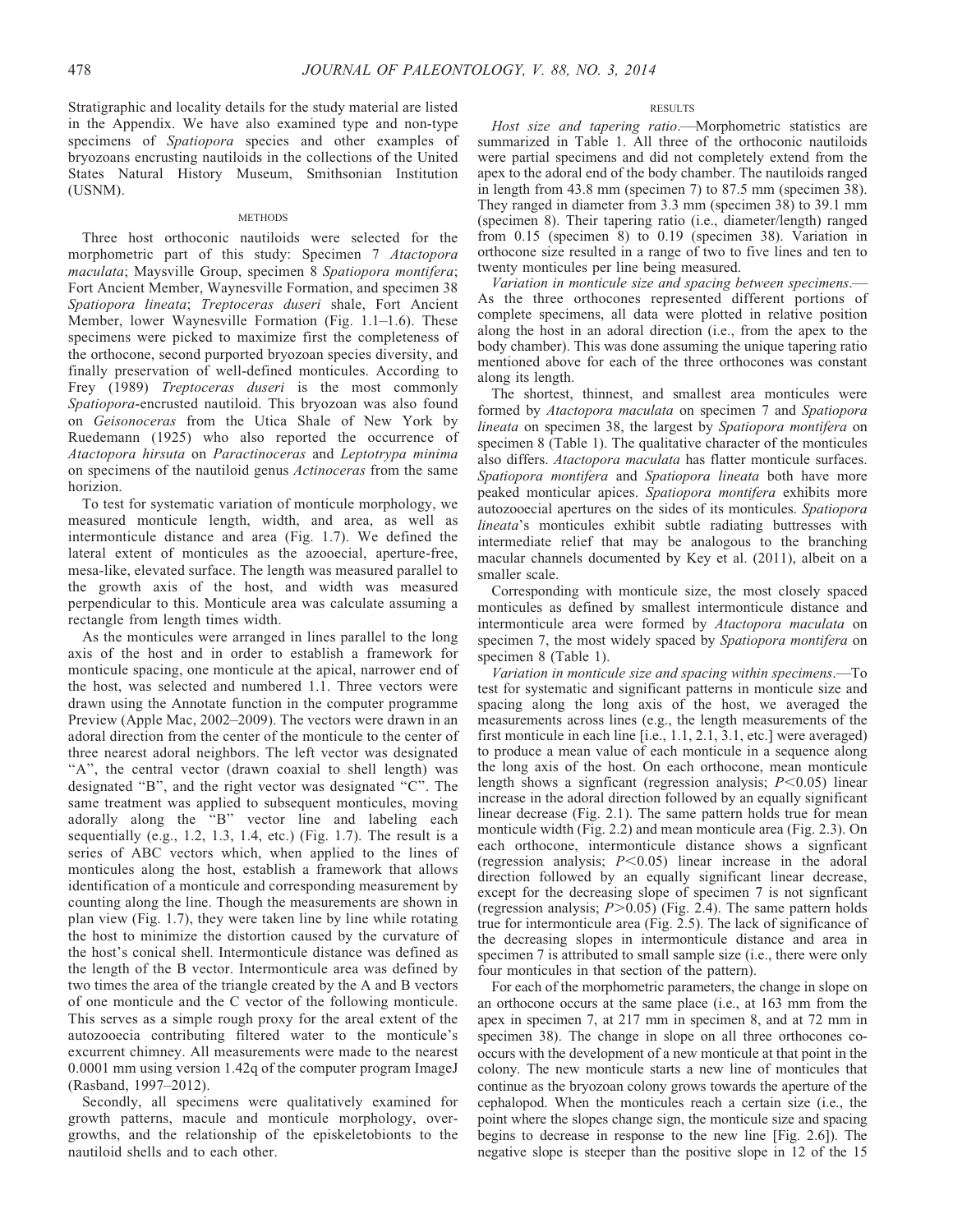| Specimen number from Appendix          |                     | 8                    | 38                 |
|----------------------------------------|---------------------|----------------------|--------------------|
| Bryozoan species                       | Atactopora maculata | Spatiopora montifera | Spatiopora lineata |
| Host length (mm)                       | 43.8                | 85.6                 | 87.5               |
| Host diameter range (mm)               | $24.1 - 31.8$       | $26.1 - 39.1$        | $3.3 - 20.1$       |
| Host tapering rate (diameter/length)   | 0.18                | 0.15                 | 0.19               |
| Number of lines of monticules measured | 5                   | 4                    | 2                  |
| Monticule length                       |                     |                      |                    |
| Number of measurements                 | 45                  | 55                   | 34                 |
| Range (mm)                             | $0.84 - 1.57$       | $1.45 - 5.74$        | $0.85 - 2.01$      |
| Mean (mm)                              | 1.20                | 4.01                 | 1.29               |
| Standard deviation (mm)                | 0.20                | 0.80                 | 0.32               |
| Monticule width                        |                     |                      |                    |
| Number of measurements                 | 45                  | 35                   | 34                 |
| Range (mm)                             | $0.37 - 0.76$       | $1.75 - 3.56$        | $0.37 - 1.26$      |
| Mean (mm)                              | 0.56                | 2.42                 | 0.68               |
| Standard deviation (mm)                | 0.10                | 0.46                 | 0.21               |
| Monticule area                         |                     |                      |                    |
| Number of measurements                 | 11                  | 20                   | 17                 |
| Range $(mm2)$                          | $0.46 - 0.88$       | $5.70 - 17.92$       | $0.38 - 1.93$      |
| Mean $(mm2)$                           | 0.68                | 10.41                | 0.90               |
| Standard deviation $(mm2)$             | 0.12                | 3.10                 | 0.39               |
| Intermonticule distance                |                     |                      |                    |
| Number of measurements                 | 10                  | 20                   | 17                 |
| Range (mm)                             | $2.46 - 3.80$       | $3.65 - 6.92$        | $3.33 - 5.84$      |
| Mean (mm)                              | 3.16                | 5.24                 | 4.58               |
| Standard deviation (mm)                | 0.33                | 0.71                 | 0.74               |
| Intermonticule area                    |                     |                      |                    |
| Number of measurements                 | 10                  | 19                   | 17                 |
| Range $\text{(mm)}^2$ )                | 5.98-9.47           | 11.32-22.17          | $6.68 - 15.90$     |
| Mean $(mm2)$                           | 7.53                | 16.85                | 12.73              |
| Standard deviation $(mm2)$             | 0.94                | 3.29                 | 2.56               |

TABLE 1—Summary morphometric statistics of the host orthoconic nautiloids and bryozoan monticules.

(80%) comparisons (i.e., three specimens  $\times$  five morphometric parameters). This indicates that the adoral rate of change of increasing monticule size and spacing is usually less than the rate of decrease following the insertion of a new monticule line.

Baird et al. (1989) reported a decrease in linearity of the shape of the monticules in the adoral direction along specimen 38. We tested this using the ratio of monticule length/monticule width as a proxy for monticule linearity. We also found a significantly decreasing trend in only our longest host (specimen 38) (regression analysis, m= $-0.0085$ , R<sup>2</sup> $= 0.5684$ , P= $0.0005$ ).

#### DISCUSSION

Variation in monticule size and spacing.—The bryozoan species with the largest monticules has the most widely spaced monticules (Spatiopora montifera), whereas the bryozoan species with the smallest monticules has the most closely spaced monticules (Atactopora maculata). This suggests there is a consistent relationship between monticule size and monticule spacing. Previous authors have argued for an optimal incurrent area (here defined as intermonticule area) for a given excurrent macula size (here defined as monticule area) (see review in Key et al., 2011). Our results support this.

It is interesting to note that the orthocone with the lowest tapering ratio (specimen 8) also has the largest, most widely spaced monticules. This could simply be a coincidence as they all roughly had the same tapering ratio, 0.2. We need more measurements on more orthocones of different tapering ratios to resolve this but it raises the question of whether monticule size and spacing is an interspecific (i.e., genetically controlled) character of the bryozoan or an ecophenotypic character of the bryozoan that is environmentally induced by zoarial growth on the expanding conical host substrate. Resolving this question could only be achieved through a systematic revision of the taxa to determine which if any are morphotaxa, and such a revision is outside the scope of this project.

We hypothesize that the increase–decrease pattern would have repeated all along the host, and the segments of the hosts we have preserved simply record different parts of the pattern. We

interpret the insertion of a new monticule line to be in response to the increasing circumference of the expanding conical substrate of the host.

We interpret that adoral rate of change of increased size and spacing following the insertion of a new monticule line to mean that if we had a complete record along a long host, we would see longer, lower, positive slopes of increasing monticule size and spacing followed by shorter, steeper, negatives slopes of decreasing monticule size and spacing. Despite the insertion of the new monticule line with its expanding monticules, the two adjacent lines are contracting so the sequential mean decreases.

The decreasing trend in linearity observed in specimen 38 may be due to the increasing diameter of the orthocone creating in effect a more planar substrate where a more circular monticule is expected (Taylor, 1979; McKinney, 1986; Key et al., 2002). The problems with this interpretation are that specimen 38 is the narrowest orthocone, and specimens 7 and 8 have either a significantly or insignificantly positive trend, respectively.

Growth orientation of Spatiopora colonies.—Ruedemann (1925), Baird et al. (1989), Frey (1989), and Kröger et al. (2009) observed adoral growth of bryozoans encrusting nautiloids. Although difficult to determine from the surface features of a number of Spatiopora species, a preferred directional growth is certainly obvious in the cystoporate bryozoan Crepipora solida Ulrich, 1890 in which the autozooecial apertures are partially closed by a semi-circular lunarium that has the effect of directing lophophores towards the adoral end of the orthocone (Fig. 3.2). In cross-section, growth direction is easier to ascertain as the attitude of autozooecial chambers which bud from a thin basal layer become recumbent in the endozone towards the adoral end of the shell (Fig. 4.3, 4.5). In most species the outermost portion of the autozooecial chamber in the exozone is orientated normal to the host's growth axis.

However, apical-directed growth can be detected in some colonies. Where two colonies meet (see below) one must have been growing towards the apex of the host. In Leptotrypa minima the apical termination (orthocone tip) of colony growth in at least one specimen, USNM 43676 (Fig. 3.4), is marked by a monticule,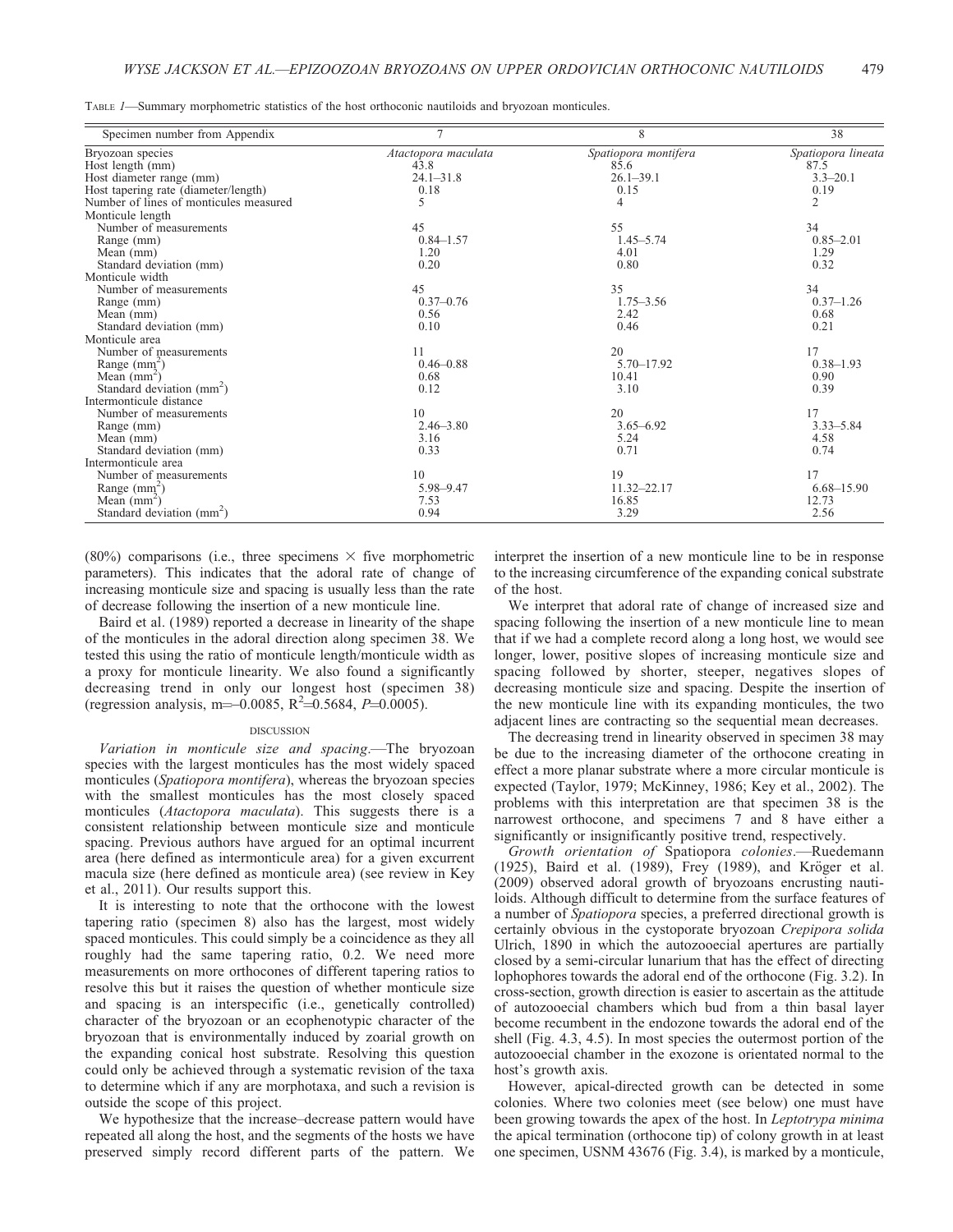

FIGURE 2—Variation in monticule size and spacing within specimens 7, 8, and 38. Key in 1 applies to symbols also used in 2–5. Regression line statistics provided beneath each graph for the two lines in each of the three specimens (i–vi). *I*, mean monticule length shows a signficant linear increase in the adoral direction followed by an equally significant linear decrease; 2, mean monticule width shows a similar pattern; 3, mean monticule area also shows a similar pattern; 4, intermonticule distance in each orthocone displays a linear increase in the adoral direction followed by an equally significant linear decrease, except for the decreasing slope of specimen 7 which is not signficant; 5, intermonticule area displays the same pattern as 4;  $\delta$ , stylized model showing intraspecimen variation in monticule size and spacing. Monticule size and spacing begins to decrease in response to the intercalation of a new line of monticules, assuming monticule length=2× width is constant throughout. Abbreviations: A=longer phase of slower increase in size and spacing; B=shorter phase of faster decrease in size and spacing.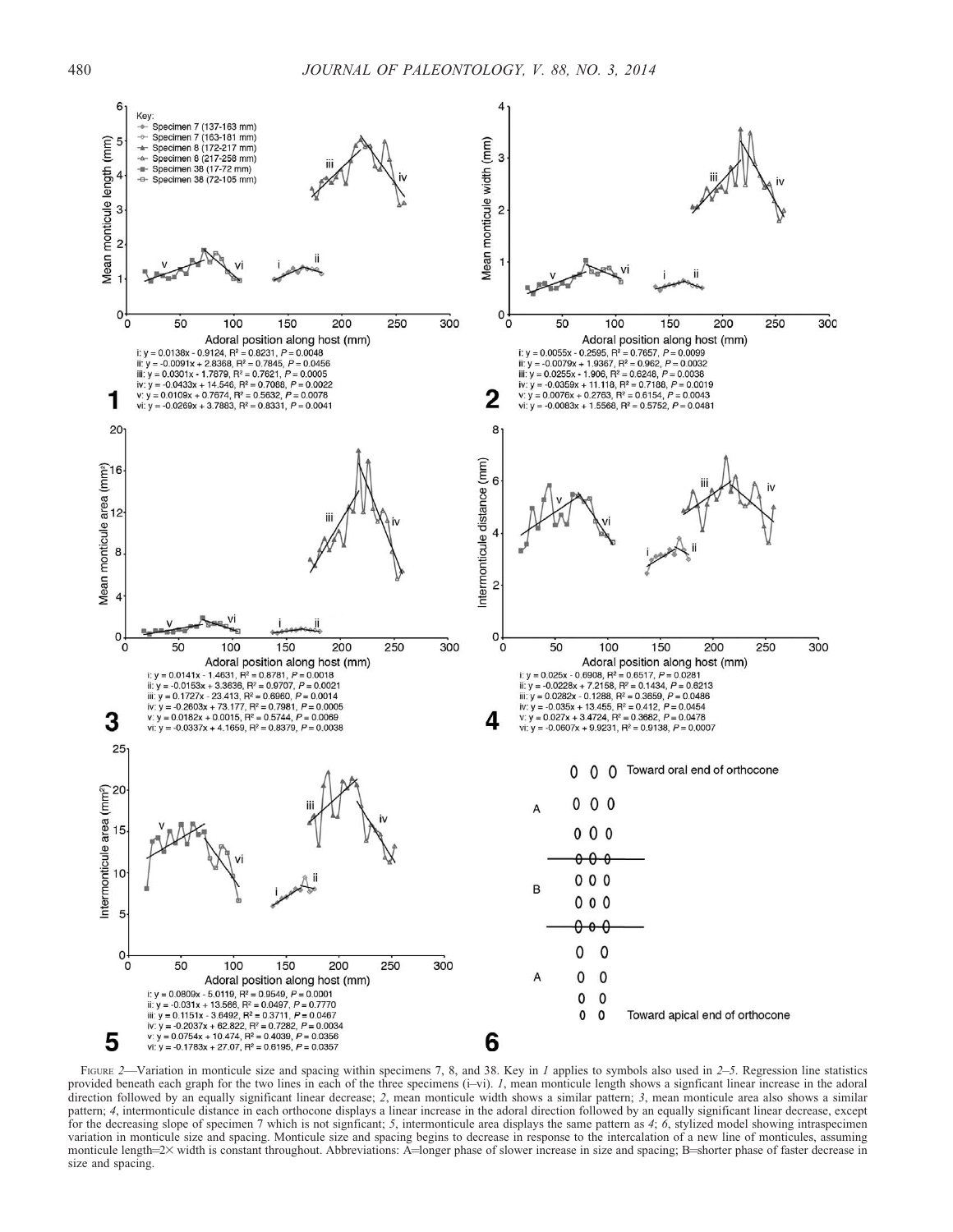

FIGURE 3-Spatiopora and other trepostome bryozoans encrusting syn-vivo on orthoconic nautiloids. 1, isolated Leptotrypa minima colonies, some circular in outline, growing close to the apical end of an orthocone (specimen 5, CMC IP70083) and merging to form a unilaminar sheet; 2, Spatiopora sp. and the cystoporate bryozoan Crepipora solida growing side-by-side on an orthocone (junction arrowed),  $\hat{C}$  solida (on the left) has autozooecial apertures partially closed by a semi-circular lunarium that directs lophophores towards the adoral end of the orthocone, specimen 44, CMC IP70122; 3, Spatiopora aspera showing junction between two adjacent colonies marked by the development of a rim (arrowed), USNM 43254; 4, Leptotrypa minima, USNM 43676, showing apical orientated encrustation of broken apex of phragmocone with regular monticule development. Scale bars=1 mm  $(1-4)$ .

and such a development would not have occurred at this point if it had been the position of the ancestrula. This confirms that apical growth could occur.

Monticule shape and inferences for orthocone swimming behavior.—The preferred growth direction of bryozoans towards



FIGURE 4-Spatiopora encrusting dead orthoconic nautiloids. 1, 2, Spatiopora sp., specimen 43, CMC IP70121, growing on an internal mold where the external shell of the nautiloid has dissolved away  $(1)$ , and across the septa on the other side where more skeletal material including septal walls have been partially removed; the regular pattern of monticules is maintained on both surfaces  $(2)$ ; 3, telescoping of nautiloids: small orthocones (white arrows) with encrustation of internal surfaces of body chambers by Spatiopora aspera situated within the body chamber of a larger orthocone that is encrusted on its outer surface (black arrow), specimen 19, CMC IP70097; 4, 5, Trypanites-bryozoan-orthocone association, Fort Ancient Member, Waynesville Formation, specimen 15, CMC IP70093; 4, view of two circular Trypanites openings with reaction rims produced by living bryozoan; 5, cross-section of Trypanites boring infilled with sediment (arrowed) showing it cross-cutting encrusting trepostome bryozoan (top) and sparry calcite-infilled chamber of phragmocone (bottom). Scale bars=10 mm  $(1, 2)$ ; 5 mm (3); 1 mm (4, 5).

the host body chamber lends support to the observations that Ordovician orthoconic cephalopods moved in an adoral direction rather than backwards or adapically (Kröger et al., 2009). Modern Nautilus can move backwards at speeds of up to 0.25 m/sec (Ward et al., 1977) through jetting water from its hyponome, but this may simply be an escape mechanism, and the flying squid Ommastrephes bartrami can swim backwards so fast that they fly out of the water to avoid predators. The architecture of some Cambrian cephalopods shows that they were ill-equipped to swim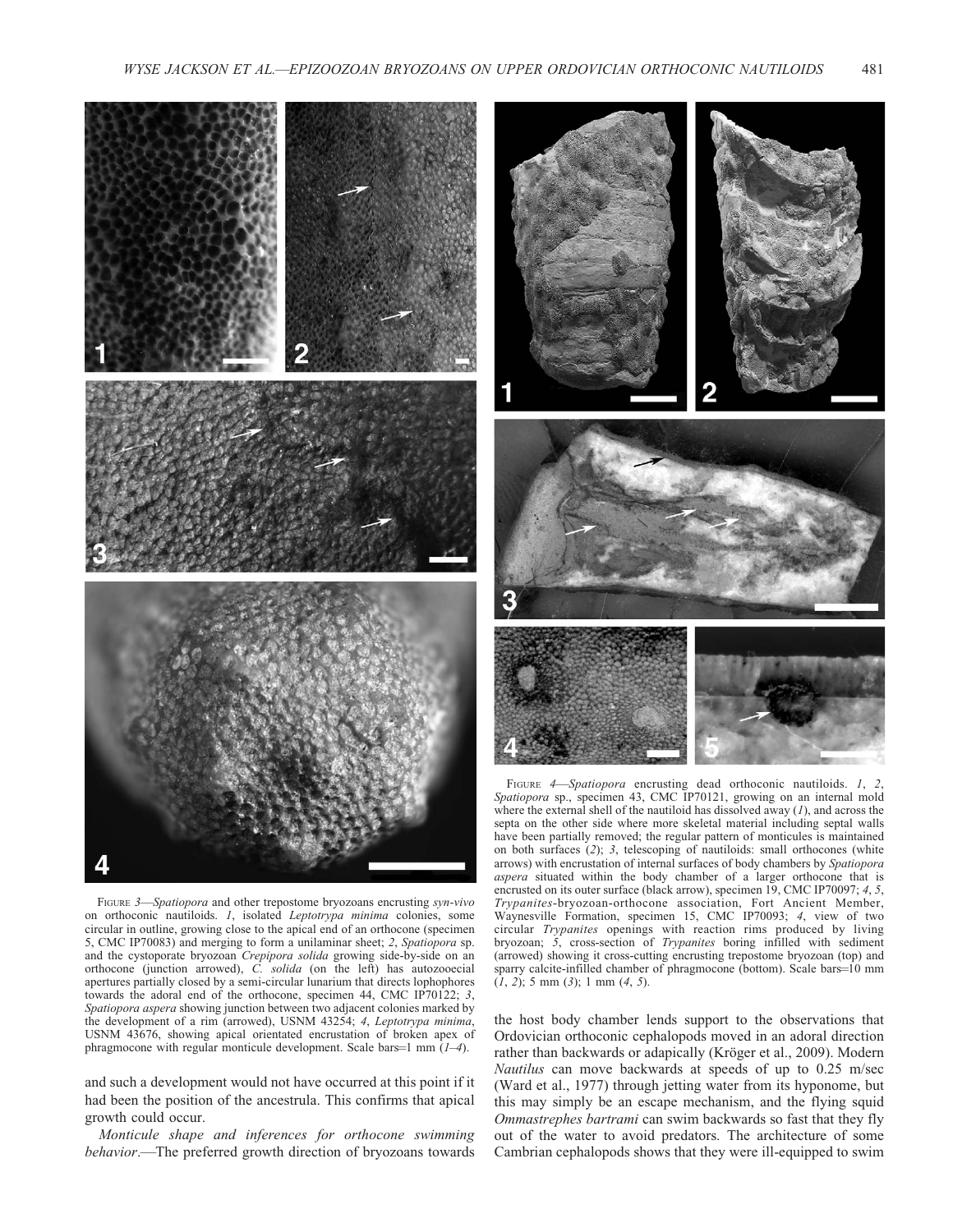rapidly by jetting (Mutvei et al., 2007). Slow forward-movement in Nautilus can be achieved through use of its tentacles (Bidder, 1962), and Monks (2010) has postulated that Paleozoic orthocones and other cephalopods could move slowly in a similar direction. Holland (1984) has argued that some Silurian orthocones could bend their hyponomes adapically to move forward adorally by jetting, and Hauschke et al. (2011) have inferred a similiar forward swimming direction through the growth position of a stalked cirriped on the shells of Cretaceous heteromorphic orthoconic ammonites.

Orthoconic nautiloids maintain bouyancy in the water column by means of gas-filled chambers in the phragmocone, and it has been argued that a horizontal position is maintained through selective weighting of the ventral part of the shell with cameral deposits (Fischer and Teichert, 1969; Holland, 1984). An alternative viewpoint suggests that a horizontal position is not possible due to the hydrodynamics of the conical shape of shells whose centers of gravity and bouyancy are close together, and so they adopted a downward facing position in the water column (Ebel, 1999). If such a position was the norm, one might expect monticules to grow at an angle somewhat transverse to the orthocone long axis, but this pattern is not observed. The development of elongated monticules in Spatiopora aligned coaxially to the long axis of orthcone shells lends support to the observation that these animals in the Cincinnatian did maintain a horizontal position in the water column.

We believe that the development of linear maculae and monticules is largely controlled by the physical architecture of the conical host on which it lives, and not, or perhaps to a lesser extent, to the movement of that host through the water column. This is borne out by our observations of *Spatiopora* on dead orthocones (see below) and by their regularity of form on living shells. Due to the small fragmentary size of colonies on other substrates, it is difficult to determine with any certainty if the regular maculae/monticule pattern found on orthocones also occurs on other substrates. However, we suspect that such consistency is not prevalent on other substrates.

Orthocone truncation.—In a number of specimens, bryozoans have grown over septa where a portion of the apical end of the orthocone was missing. Interestingly, monticule development is noted to be regular even in an example (USNM 43676) where the host shell diameter is only 5 mm (Fig. 3.4). Baird et al. (1989) attribute this non-lethal phragmocone damage to predation or collision. Alternatively, the septal surface may have been exposed through the process of truncation that is known from several nautiloids including the ascocerids from the Ordovician of Estonia (Kröger, 2007) and Sphooceras in the Silurian of the Prague Basin (Turek and Manda, 2012). Although the diagnostic skeletal pattern seen on the exposed septum in the Silurian example would be obscured by encrusting bryozoans in the examples under study here, it is possible that the Cincinnatian occurrences of shortened orthocones represents another example of this biological process in cephalopods.

In some living and fossil molluscs, the presence of epizoans has resulted in modification of the host's shell growth patterns or rates (Seilacher, 1960; Wahl, 1996; Rakociński, 2011), which has affected buoyancy (Checa et al., 2002). No such modification in predicted and natural growth patterns were found in this study, and it is clear that encrustation by Spatiopora and other adnate bryozoans of nautiloids in the Upper Ordovician is not detrimental in this manner.

Multiple or single colonies and overgrowths.—Earlier authors have not detected multiple bryozoan colonies on individual orthocones which, if correct, would suggest that initial encrustation by bryozoans took place when the orthocone was a juvenile and that growth of the colony kept pace with the

growth of the host. Frey (1989) suggested that initial colonization occurred at the apices of orthocones. While this may be so in some cases, it is unlikely that bryozoan larvae were initially selectively drawn to the narrower ends of orthocones unless they were encrusting juveniles. In this study, however, multiple colonies are discernable on several orthocones. In the holotype of *Spatiopora aspera* (USNM 43254), two adjacent colonies merged and developed a rim at their line of contact (Fig. 3.3). Similar intracolony contact is seen in Leptotrypa minima from the Bellevue Member (CMC IP70083) on an orthocone from the upper Kope Formation (specimen 5) where a number of small circular colonies merge resulting in disruption of their radial growth patterns (Fig. 3.1).

Specimen 44 from the Blanchester Member, upper Waynesville Formation, is encrusted with colonies of two different monticulate bryozoan genera, Spatiopora and Crepipora, growing against each other without disruption to the monticule spacing (Fig. 3.2). Similarly, specimen 59 from the same horizon contains two different Spatiopora species growing alongside each other.

Baird et al. (1989) observed irregular overgrowth patterns in Atactopora maculata. It is clear from their illustration that the positioning of monticules on the lower bryozoan surface remains constant in the overlying upper zoarium. This is probably due to regeneration of the colony following a period of senescence, rather than overgrowth of the old colony by a new colony developing laterally over it. We observed in Leptotrypa minima (USNM 43676) this regularity in monticule arrangement that continues across a colony boundary into the adjacent colony. We interpret this as further evidence that the main constraint on the monticule pattern is simply growth on an expanding conical host.

On only one of the 59 specimens studied were bryozoans overgrown by themselves (i.e., intracolony overgrowths—Spatiopora montifera on specimen 40). On only three other specimens were bryozoans encrusted with examples of smaller colonies belonging to other taxa: specimens 40 (unidentified bryozoan on S. montifera), 6, and 46 (Atactoporella maculata encrusting *S. lineata*). Most (93%) orthocones were simply encrusted by thin, unilaminar colonies of a single species.

Modern nautiloids can live for up to 20 years (Saunders, 1984), which is in broad agreement with some Silurian orthoconic nautiloids that lived for over 15 years (Hewitt, 1984). If Ordovician forms also had similar lifespans, this would provide more than adequate time for bryozoans to completely colonize the surface, as is seen in many specimens—approximately 88 percent of the hosts examined are completely covered by bryozoans, and 12 percent of specimens were not completely covered due to spalling of colony portions from the surface (e.g., upper left edge of Fig. 1.1). One might then wonder why overgrowths are not observed. It is probable that the zoaria contained living polypides for most of their life and over most of the colony surface, that they may have been long-lived, and that this discouraged settlement of other larvae. Otherwise we should see more episkeletobionts of non-bryozoan species and more bryozoan overgrowth.

Monticule form in Spatiopora encrusting dead orthocone shells.—The development of elongate maculae and monticules is not dependent on the orthoconic nautiloid being alive when encrusted. The skeleton of specimens 40, 43, and 59 were diagenetically altered following death, through dissolution, or collapse, of the outer wall of the nautiloid, and collapse of the internal septal walls. Infilling by sediment or early sparry calcitic cement in these specimens provided an internal mold on which encrustation has taken place. Spatiopora larvae settled on the steinkerns and zoaria grew across this mold surface, any fragments of remaining outer shell walls, and any exposed septal walls and maintained the regular monticule morphology and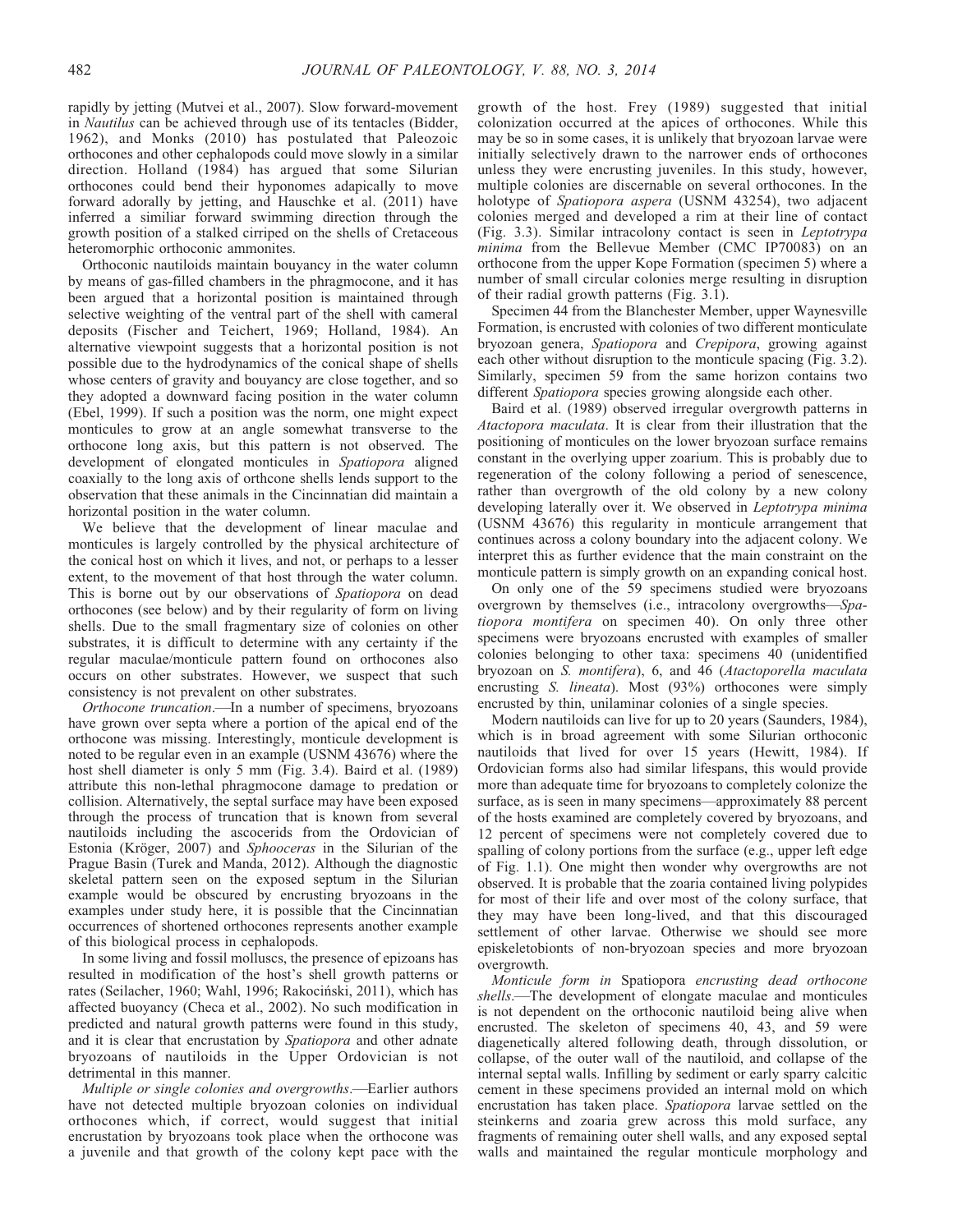pattern observed in syn-vivo encrustation (Fig. 4.1, 4.2). This post-mortem morphological pattern of growth adds further support to our conclusion that the host morphology is the overriding influence on monticule shape and form.

Encrustation of internal shell surfaces and telescoping of orthcones.—In rare cases the internal surface of body chambers are encrusted by bryozoans, which can only occur after death of the host. In specimens 18 and 19 from the Fort Ancient Member of the Waynesville Formation, Spatiopora aspera forms unilaminar sheets encrusting inside the body chamber of small orthocones; they themselves are telescoped inside the body chamber of a larger orthocone that is encrusted only on its exterior surface (Fig. 4.3). It is not known if the internallyencrusting bryozoan colonies are monticulate as they were only observed in longitudinal section. Telescoping of cephalopods is not common (Tasch, 1955; Ferretti and Kříž, 1995; Histon, 2002) and occurs following transportation and concentration of shells. The pattern of telescoping observed in the Cincinnatian is similar to those documented occurrences that suggest that post-mortem transport took place in a low energy regime (Histon, 2002). The interrelationships between bryozoans and cephalopods demonstrates a complex ecological, biostratinomic and sedimentologic sequence in the Cincinatian.

## FEEDING EFFICIENCIES AND MOTILE SUBSTRATES

Filter feeders that spent their lives attached to living or floating shells probably benefitted in being lifted off the seafloor out of the bottom boundary layer. Commensal bryozoans, being filter feeders that could generate their own incurrents that enhanced feeding, would have been subject to different water regimes between those in their normal benthic position attached at the seabed as against those that adopted a pelagic mode of life attached to living cephalopods. Water movement is low at the sediment-water boundary layer (Caldwell and Chriss, 1979), and so it is beneficial for benthic organisms to get into faster moving water.

Spatiopora and other encrusting bryozoans had to contend with potential difficulties in that they grow on a motile substrate, and the speed of that substrate through the water could disrupt the preferential hydrological regime for feeding by bryozoans. How do maculae and in particular monticules function in this association? Does increased water flow over bryozoan colonies adversely effect the ability of autozooids to feed?

Macula and monticule function.—Bryozoans are filter feeders that can generate colony-wide feeding currents by beating cilia on the tentacles of their lophophores (McKinney, 1990) which exploit the water in a slow moving boundary layer (Lidgard, 1981) just above the colony surface. Through filtering, the incurrents are depleted of food, and water is pushed below the lophophores across the colony surface to the edge of the colony or to an excurrent chimney/macula. There a strong excurrent, which may also be carrying waste materials, is expelled out beyond the boundary layer (at an average of 21.2 mm/s in Membranipora [Lidgard, 1981]), where it can then be removed by free stream water some distance above the zoarial surface. Reduction of turbulence through an irregular monticulate surface on the smooth orthoconic nautiloid may serve to widen the surface boundary layer and therefore improve feeding efficiency.

Maculae and monticules are loci of excurrents that are ejected from the zoarial surface (Banta et al., 1974; Taylor, 1979; Key et al., 2011). A number of macular forms are present in Paleozoic bryozoans from linear strips in Meekoporella (Wyse Jackson et al., 1999), to those with stellate outlines (Key et al., 2011) and all shapes between. The maculae may be elevated into monticules that extend above the zoarial surface, and these may be circular in outline, stellate as in the cystoporate Constellaria from the Cincinnatian, or elongate as in Spatiopora. Lidgard (1981) demonstrated that the excurrent flow velocity in Membranipora drops considerably 2 mm above the colony surface from  $\sim$ 21 mm/s to  $\sim$ 8 mm/s. The development of high monticules in Spatiopora ( $\sim$ 2 mm high in S. *montifera*) may be an attempt by the colony to increase excurrent flow efficiency as it would require a lower flow force for the excurrent to break through the boundary layer.

In S. lineata and Leptotrypa minima, macrozooecia are associated with monticules where they are located close to the crests; these zooecia have a larger diameter than autozooecia and have been shown by Boardman and Buttler (2005) to have contained polypides. They contend that they may have been the locus of incurrents on monticules as suggested by Anstey (1981), but these findings are not backed up by studies of monticule dynamics elsewhere. We suggest that these macrozooecia may have had the ability to enhance the outgoing excurrents just as they emerge from the tops of monticules and thus increasing their ability to penetrate the boundary layer. Alternatively they may perform another function not associated with the expulsion of waste materials. It has been suggested that the macrozooecia aided the dispersal of gametes or larvae (Taylor, 1979; Key et al., 2002); perhaps they were gonozooids that produced or stored these reproductive elements.

Anstey (1981) argued that elongate monticules in Spatiopora functioned to channel the water down the long axis of the host, across the colony surface and that these currents bypassed the monticules, leaving the lophophores to passively feed in the nautiloid-induced parallel flow. For this to operate efficiently, the everted lophophores would need to be directed towards the adoral end of the orthocone. In *Spatiopora* lophophores are held normal to the zoarial surface as discussed above, so incurrents and excurrents are surmised to be normal to that surface too. In Leptotrypa minima, lophophores may be slightly directed adorally and this taxon may have utilized the nautiloid-induced flow to enhance feeding efficiency. Anstey's (1981) model also presents problems relating to the disposal of waste material and the replenishment of food-laden water in those adapically-placed autozooids. They would be filtering food-depleted channelized water.

In this study we have seen that as the orthocone expands adorally, the intermonticule distance in the encrusting bryozoan expands to a point where the ability to generate an adequate excurrent drops and a new macula and associated monticule is generated, intermonticular area and other monticule parameters decrease, and excurrent flow and efficiency is restored. The same pattern occurs in Meekoporella where linear maculae drain inverted cones. As the cone widens a new linear macula is inserted when intermacular distance increases beyond efficient levels (Wyse Jackson et al., 1999, fig. 4c, 4e).

Feeding ability of bryozoans on moving substrates.—Although there is no data on how fast extinct Paleozoic orthoconic nautiloids swam, modern Nautilus can attain maximum speeds of 25 cm/s when escaping predators. Speed of a motile host and its direction of movement could have a profound effect on the ability of encrusting bryozoans to feed. A number of studies (Lidgard, 1981; Okamura, 1985; Pratt, 2008) have examined the effects of water flow on feeding efficiencies by encrusting bryozoans; of particular relevance to this study are the findings of Okamura (1985) and Pratt (2008) who both examined the effects of different flow velocities on an autozooid's ability to feed. Although the evidence (above) leads to the supposition that orthoconic nautiloids moved slowly through the water, examination of the feeding capability of Spatiopora at various flow velocities could constrain the speed at which orthocones normally moved. The capacity for this Ordovician bryozoan to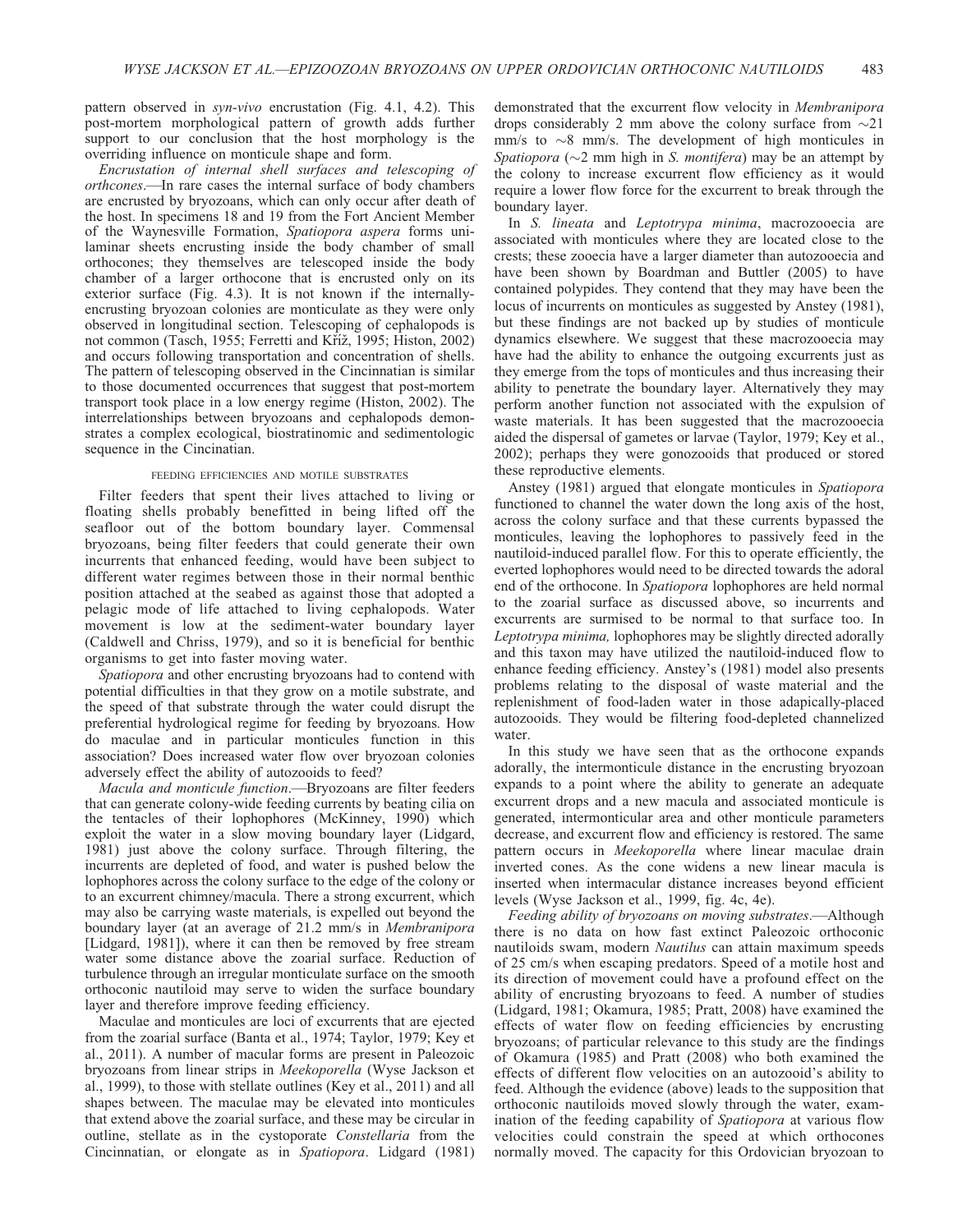feed at different flow regimes is estimated from studies of modern bryozoans which we have taken to act as proxies for lower Paleozoic hydrological dynamics acting on orthoconic nautiloids.

Okamura (1985) subjected the encrusting modern bryozoan Conopeum reticulum to three flow velocities  $(1-2 \text{ cm/s}, 4-6 \text{ cm/s},$ and 10–12 cm/s) and showed that feeding efficiency fell drastically at the higher velocity regardless of the size of the colony. Pratt (2008) showed that the ability of the encrusting modern bryozoan Membranipora to feed at a velocity of 7 cm/s was low, and the encruster Cellepora had a low feeding capability at velocities of less than 1 cm/s. If Conopeum and Membranipora could not feed at flow velocities of 12 cm/s, we infer that Spatiopora could not do so either when attached to nautiloids that moved even at half the speed of its modern counterpart Nautilus. This conclusion lends further credence that Spatiopora fed in slow-moving ambient flow velocities generated as their host swam slowly forward or passively drifted.

## A NEW TRACE FOSSIL ASSOCIATION

Hard-grounds and shelly-material are frequently bored by a variety of organisms which produce an array of ichnogenera, that in the Cincinnatian of the U.S.A. include Trypanites, Petroxestes, and Ropalonaria (Hannibal, 1996) and Sanctum (Erickson and Bouchard, 2003). Those with circular openings are Sanctum Erickson and Bouchard, 2003 and Trypanites Mägdefrau, 1932. The former is characterized by excavation of the endozone of trepostomes (Erickson and Bouchard, 2003; Wyse Jackson and Key, 2007), whereas the latter takes the form of elongate tubes.

Herein we report for the first time the association of Trypanites with an unidentified adnate bryozoan encrusting an unidentified orthocone (specimen 15) from the Fort Ancient Member, Waynesville Formation of Cincinnati, Ohio (Fig. 4.4, 4.5). Trypanites is quite commonly encountered on internal molds of dead orthoconic nautiloids in the Cincinnatian (Palmer and Wilson, 2004). Ekdale and Bromley (2001) illustrated Gastrochaenolites borings through an orthoconic nautiloid shell from the Early Ordovician of Sweden, but in this case the orthocone was not encrusted by bryozoans.

In the example illustrated here, there is evidence that the bryozoan was living while bored, but that the orthoconic nautiloid was not. The shell of the orthocone has been partially replaced by calcite, and the phragmacone chambers have been infilled with sparry calcite. The bryozoan colony shows reaction rims around Trypanites borings (Fig. 4.4). This strongly suggests the following sequence of biological and taphonomic events: the orthoconic nautiloid died and its conch settled on the substrate where rapid replacement of the shell and infilling of the chambers with sparry calcite occurred. The surfaces was colonized by an nonmonticulate encrusting trepostome bryozoan, and while alive was bored by the Trypanites-maker which resulted in the bryozoan producing a narrow skeletal reaction rim around the circular bored openings. The Trypanites borings penetrated the interior sparry calcite, and the boring tubes then became infilled with sediment (Fig. 4.5). The Trypanites-bryozoan-orthocone complex provides unequivical evidence that the boring animal did not bore into living orthocone chambers, and that early cementation and diagenesis must have occurred in the Ordovician Calcite Sea (Palmer and Wilson, 2004).

#### **CONCLUSIONS**

We agree with Baird et al. (1989) who found that in most instances the trepostome bryozoan Spatiopora Ulrich, 1882 encrusted cephalopod hosts while they were alive. This is

suggested by the holoperipheral growth of bryozoans bearing aligned monticules and maculae and the consistent adoral growth of zoaria. The development of elongate maculae and monticules coaxially to their host length is primarily an adaptation to the conical shape of the host and less to water currents passing longitudinally along the orthocones. Maculae/ monticules are arranged in lines along the host, and they increased adorally in size and spacing, until their efficiency as excurrent chimneys dropped, and another new macula/monticule line was inserted. At that point the maculae/monticules in the older two lines continued to decrease in size for a short distance before increasing in size and spacing again, and the pattern was repeated.

Reduction of turbulence by the production by the encrusting bryozoans of a monticulate surface on the smooth orthoconic nautiloid may serve to widen the surface boundary layer and therefore increase feeding efficiency for the bryozoans. Equally, high, blade-like monticules enable the excurrent flow to be ejected beyond a thickened boundary layer.

Spatiopora and other monticulate bryozoan taxa in the Upper Ordovician of the Cincinnati Arch region attached themselves to passive drifting or slowly forward swimming orthoconic nautiloids. They would probably not have been capable of feeding if the host swam at speeds of over 12 cm/s.

The prevalence of encrustation on orthoconic nautiloids by Spatiopora as opposed to other motile or fixed substrates might suggest an obligate relationship.

A new association of the ichnogenus *Trypanites* Mägdefrau, 1932 with epizoozoan bryozoans on orthconic nautiloids is documented.

#### ACKNOWLEDGMENTS

We are most grateful to the late F. K. McKinney who provided the material on which this study is conducted. For most helpful advice and comments on this paper we are grateful to R. J. Cuffey, A. Ernst, D. Evans, R. C. Frey, S. J. Hageman, E. Håkansson, K. Histon, C. H. Holland, M. Wilson, and an anonymous reviewer. We thank J. Sanner (Washington, DC) for providing access to type material and for photographing some specimens, and M. Hanratty who also photographed a number of specimens. This research was partially carried out at Dickinson College when PNWJ was on sabbatical leave and who thanks their Center for Global Study and Engagement for their invaluable support.

## REFERENCES

- ANSTEY, R. L. 1981. Zooid orientation structures and water flow patterns in Paleozoic bryozoan colonies. Lethaia, 14:287–302.
- APPLE MAC. 2002–2009. Preview, Version 5.0.3.
- ASTROVA, G. G. 1965. Morphologiya, istoriya razvitiya i sistema ordoviksikh i siluriyskikh mshanok. Trudy Paleontologicheskogo Instituta Adademiia Nauk SSSR [Transactions of the Paleontological Institute of the Academy of Science of the USSR], 106:1–432.
- BAIRD, G. C., C. E. BRETT, AND R. W. FREY. 1989. "Hitchhiking" epizoans on orthoconic cephalopods: Preliminary review of the evidence and its implications. Senckenbergiana lethaea, 69:439–465.
- BALAZY, P. AND P. KUKLINSKI. 2013. Mobile hard substrata—an additional biodiversity source in a high latitude shallow subtidal system. Estuarine, Coastal and Shelf Science, 119:153–161.
- BANTA, W. C., F. K. MCKINNEY, AND R. L. ZIMMER. 1974. Bryozoan monticules: Excurrent water outlets? Science, 185:783–784.
- BARSKOV, I. S., M. S. BOIKO, V. A. KONOVALOVA, T. B. LEONOVA, AND S. V. NIKOLAEVA. 2008. Cephalopods in the marine ecosystems of the Paleozoic. Paleontological Journal, 42:1167–1284.
- BASSLER, R. S. 1906. The bryozoan fauna of the Rochester Shale. United States Geological Survey Bulletin, 292:1–65.
- BASSLER, R. S. 1915. Bibliographic Index of American Ordovician and Silurian fossils, Part 2. United States National Museum Bulletin, 92:719– 1521.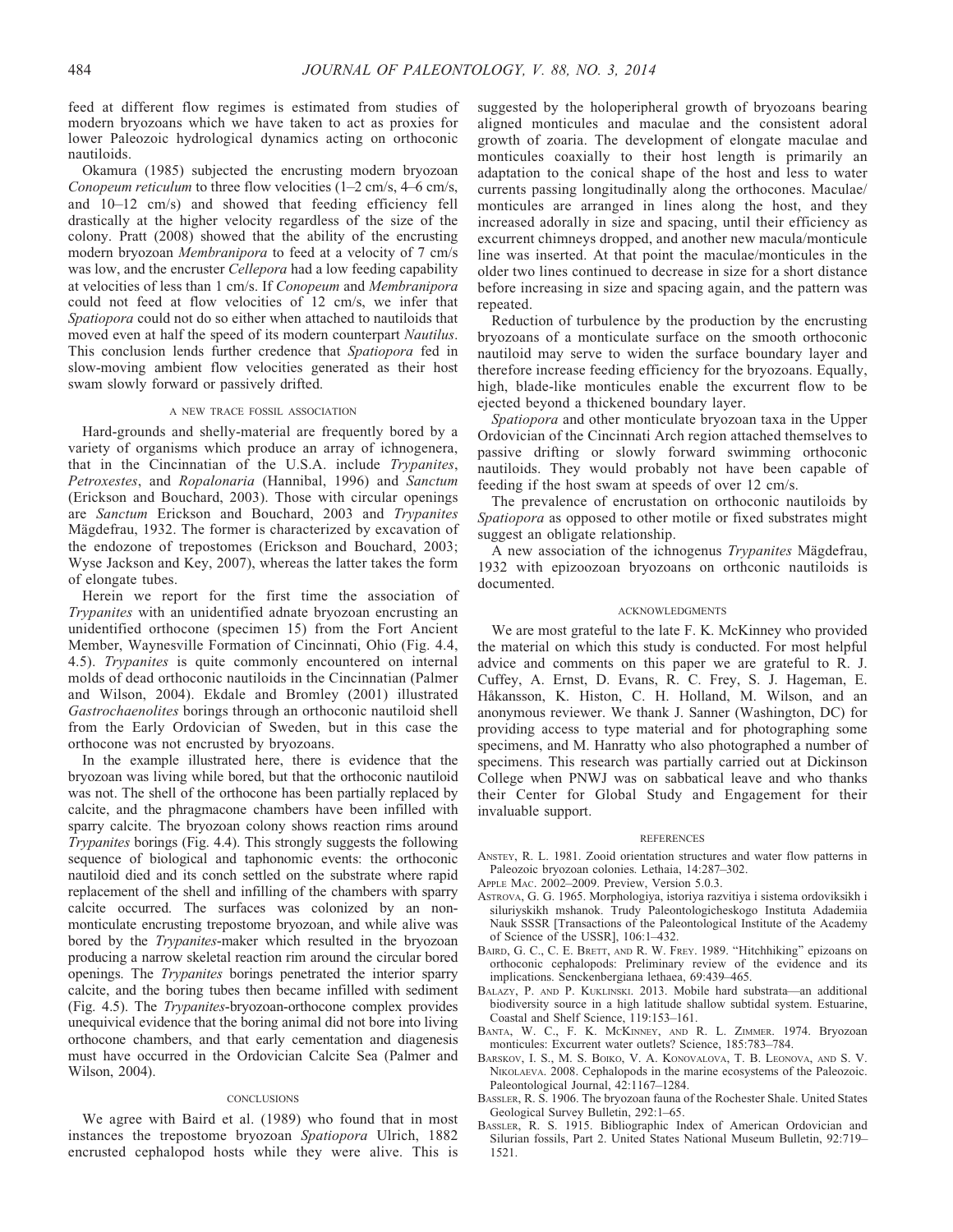- BASSLER, R. S. 1953. Bryozoa, p. 1–253. In R. C. Moore (ed.), Treatise on Invertebrate Paleontology. Part G. Geological Society of America and University of Kansas Press, Lawrence, Kansas.
- BERGSTRÖM, S. M., X. CHEN, J. C. GUTIÉRREZ-MARCO, AND A. DRONOV. 2009. The new chronostratigraphic classification of the Ordovician System and its relations to major regional series and stages and to  $\delta^{13}$ C chemostratigraphy. Lethaia, 42:97–107.
- BIDDER, A. 1962. Use of the tentacles, swimming and buoyancy control of the pearly Nautilus. Nature, 196:451–454.
- BOARDMAN, R. S. AND C. J. BUTTLER. 2005. Zooids and extrazooidal skeleton in the Order Trepostomata (Bryozoa). Journal of Paleontology, 79:1088–1104.
- CALDWELL, D. R. AND T. M. CHRISS. 1979. The viscous sublayer at the sea floor. Science, 205:1131–1132.
- CHECA, A. G., T. OKAMOTO, AND H. KEUPP. 2002. Abnormalities as natural experiments: a morphogenetic model for coiling regulation in planispiral ammonites. Paleobiology, 28:127–138.
- CUFFEY, R. J. 1998. An introduction to the type-Cincinnatian, p. 2–9. In R. A. Davis and R. J. Cuffey (eds.), Sampling the Layer Cake That Isn't: The Stratigraphy and Paleontology of the Type-Cincinnatian. Ohio Department of Natural Resources, Division of Geological Survey Guidebook 13.
- DALVÉ, E. 1948. The Fossil Fauna of the Ordovician in the Cincinnati region. University Museum, Department of Geology and Geography, University of Cincinnati, Cincinnati, 56 p.
- DAVIS, R. A., R. H. MAPES, AND S. M. KLOFAK. 1999. Epizoa on Externally Shelled Cephalopods, p. 32–51. In A. Yu. Rozanov and A. A. Shevyrev (eds.), Fossil Cephalopods: Recent Advances in Their Study. Russian Academy of Sciences Paleontological Institute, Moscow.
- EBEL, K. 1999. Hydrostatics of fossil ectocochleate cephalopods and its significance for the reconstruction of their lifestyle. Paläontologische Zeitschrift, 73:277–288.
- EKDALE, A. A. AND R. G. BROMLEY. 2001. Bioerosional innovation for living in carbonate hardgrounds in the Early Ordovician of Sweden. Lethaia, 34:1– 12.
- ERICKSON, J. M. AND T. D. BOUCHARD. 2003. Description and interpretation of Sanctum laurentiensis, new ichnogenus and ichnospecies, a domichnium mined into Late Ordovician (Cincinnatian) ramose bryozoan colonies. Journal of Paleontology, 77:1002–1010.
- FERRETTI, A. AND J. KŘÍŽ. 1995. Cephalopod limestone biofacies in the Silurian of the Prague Basin, Bohemia. Palaios, 10:240–253.
- FISCHER, A. G. AND C. TEICHERT. 1969. Cameral deposits in cephalopod shells. University of Kansas Paleontological Contributions, 37:1–30.
- FOORD, A. H. 1883. Contributions to the micro-palaeontology of the Cambro– Silurian rocks of Canada. Geological and Natural History Survey of Canada, Ottawa, p. 1–26.
- FRAZIER, J. G., J. E. WINSTON, AND C. A. RUCKDESCHEL. 1992. Epizoan communities on marine turtles. Bulletin of Marine Science, 51:1–8.
- FREY, R. C. 1988. Paleoecology of Treptoceras duseri from Late Ordovician of southwestern Ohio, p. 79–101. In D. L. Wolberg (ed.), Contributions to Paleozoic Paleontology and Stratigraphy in Honor of Rousseau H. Flower. New Mexico Bureau of Mines and Mineral Resources, Memoir 44.
- FREY, R. C. 1989. Paleoecology of a well-preserved nautiloid assemblage from a Late Ordovician shale unit, southwestern Ohio. Journal of Paleontology, 63:604–620.
- FREY, R. C. 1995. Middle and Upper Ordovician nautiloid cephalopods of the Cincinnati arch region of Kentucky, Indiana, and Ohio. U.S. Geological Survey Professional Paper, 1066P:1–126.
- HANNIBAL, J. T. 1996. Ichnofossils, p. 506–512. In R. M. Feldman and M. Hackathorn (eds.), Fossils of Ohio. Ohio Department of Natural Resources, Columbus.
- HANSEN, M. C. 1997. The geology of Ohio—the Ordovician. Ohio Geology, Fall 1997, 1:3–6.
- HAUSCHKE, N., L. SCHÖLLMANN, AND H. KEUPP. 2011. Oriented attachment of a stalked cirripede on an orthoconic heteromorph ammonite—implications for the swimming position of the latter. Neues Jahrbuch für Geologie und Paläontologie, 262:199-212.
- HEWITT, R. 1984. Growth analysis of Silurian orthoconic nautiloids. Palaeontology, 27:671–677.
- HISTON, K. 2002. Telescoping in orthoconic nautiloids: An indication of high or low energy hydrodynamic regime? In H. Summesberger, K. Histon and A. Daurer (eds.), Cephalopods—Present and Past. Abhandlungen der Geologischen Bundesanstalt, 57:431–442.
- HOLLAND, C. H. 1984. Form and function in Silurian Cephalopoda. Special Papers in Palaeontology, 32:151–164.
- INTERNATIONAL COMMISSION ON STRATIGRAPHY. 2013. International Chronostratigraphic Chart, version 2013/1. www.stratigraphy.org/ICSchart/ ChronostratChart2013-01.pdf [Accessed August 2013].
- JAMES, U. P. 1878. Descriptions of newly discovered species of fossils from the Lower Silurian Formations—Cincinnati Group. Paleontologist, 1:1–8.
- JAMES, U. P. 1884. Description of three species of fossils. Journal of the Cincinnati Society of Natural History, 7:20–24.
- KEY JR., M. M. AND D. K. A. BARNES. 1999. Bryozoan colonization of the marine isopod Glyptonotus antarcticus at Signy Island, Antarctica. Polar Biology, 21:48–55.
- KEY JR., M. M., W. B. JEFFRIES, AND H. K. VORIS. 1995. Epizoic bryozoans, sea snakes, and other nektonic substrates. Bulletin of Marine Science, 56:462– 474.
- KEY JR., M. M., W. B. JEFFRIES, H. K. VORIS, AND C. M. YANG. 1996a. Epizoic bryozoans and mobile ephemeral host substrata, p. 157–165. In D. P. Gordon, A. M. Smith and J. A. Grant-Mackie (eds.), Bryozoans in Space and Time. National Institute of Water and Atmospheric Research, Wellington.
- KEY JR., M. M., W. B. JEFFRIES, H. K. VORIS, AND C. M. YANG. 1996b. Epizoic bryozoans, horseshoe crabs, and other mobile benthic substrates. Bulletin of Marine Science, 58:368–384.
- KEY JR., M. M., W. B. JEFFRIES, H. K. VORIS, AND C. M. YANG. 2000. Bryozoan fouling pattern on the horseshoe crab Tachypleus gigas (Müller) from Singapore, p. 265–271. In A. Herrera Cubilla and J. B. C. Jackson (eds.), Proceedings of the 11th International Bryozoology Association Conference. Smithsonian Tropical Research Institute, Balboa.
- KEY JR., M. M., J. B. KNAUFF, AND D. K. A. BARNES. 2012. Epizoic Bryozoans on Predatory Pycnogonids from the South Orkney Islands, Antarctica: ''If You Can't Beat Them, Join Them", p. 137–153. In A. Ernst, P. Schäfer and J. Scholz (eds.), Bryozoan Studies 2010. Springer, Heidelberg.
- KEY JR., M. M., G. A. SCHUMACHER, L. E. BABCOCK, R. C. FREY, W. P. HEIMBROCK, S. H. FELTON, D. L. COOPER, W. B. GIBSON, D. G. SCHEID, AND S. A. SCHUMACHER. 2010. Paleoecology of commensal epizoans fouling Flexicalymene (Trilobita) from the Upper Ordovician, Cincinnati Arch region, U.S.A. Journal of Paleontology, 84:1121–1134.
- KEY JR., M. M., L. THRANE, AND J. A. COLLINS. 2002. Functional morphology of maculae in a giant ramose bryozoan from the Permian of Greenland, p. 163–170. In P. N. Wyse Jackson, C. J. Buttler, and M. E. Spencer Jones (eds.), Bryozoan Studies 2001. Balkema Publishers, Lisse.
- KEY JR., M. M., J. E. WINSTON, W. J. VOLPE, W. B. JEFFRIES, AND H. K. VORIS. 1999. Bryozoan fouling of the blue crab, Callinectes sapidus, at Beaufort, North Carolina. Bulletin of Marine Science, 64:513–533.
- KEY JR., M. M., P. N. WYSE JACKSON, AND L. J. VITIELLO. 2011. Stream channel network analysis applied to colony-wide feeding structures in a Permian bryozoan from Greenland. Paleobiology, 37:287–302.
- KRÖGER, B. 2007. Concentrations of juvenile and small adult cephalopods in the Hirnantian cherts (Late Ordovician) of Porkuni, Estonia. Acta Palaeontologica Polonica, 52:591–608.
- KRÖGER, B., Y. ZHANG, AND M. ISAKAR. 2009. Discosorids and Oncocerids (Cephalopoda) of the Middle Ordovician Kunda and Aseri Regional Stages of Baltoscandia and the early evolution of these groups. Geobios, 42:273– 292.
- LANDMAN, N. H., W. B. SAUNDERS, J. E. WINSTON, AND P. J. HARRIES. 1987. Incidence and kinds of epizoans on the shells of live Nautilus, p. 163–179. In W. B. Saunders and N. H. Landman (eds.), Nautilus: The Biology and Paleobiology of a Living Fossil. Plenum, New York.
- LIDGARD, S. 1981. Water flow, feeding, and colony form in an encrusting cheilostome, p. 135–142. In G. P. Larwood and C. Nielsen (eds.), Recent and Fossil Bryozoa. Olsen and Olsen, Fredensborg.
- MÄGDEFRAU, K. 1932. Über einige Bohrgänge aus dem unteren Muschelkalk von Jena. Paläontologische Zeitschrift, 14:150-160.
- MCKINNEY, F. K. 1986. Historical record of erect bryozoan growth forms. Proceedings of the Royal Society of London, Series B, 228:133–148.
- MCKINNEY, F. K. 1990. Feeding and associated colonial morpholog in marine bryozoans. Reviews in Aquatic Sciences, 2:255–280.
- MEYER, D. L. AND R. A. DAVIS. 2009. A sea without fish: Life in the Ordovician Sea of the Cincinnati region. Indiana University Press, Bloomington and Indianapolis.
- MONKS, N. 2010. The monster nautiluses of the Palaeozoic. Deposits Magazine, 22:22–25.
- MUTVEI, H., Y.-B. ZHANG, AND E. DUNCA. 2007. Late Cambrian plectronocerid nautiloids and their role in cephalopod evolution. Palaeontology, 50:1327– 1333.
- OAKLEY, K. P. 1938. Some Ordovician Bryozoa (Polyzoa) from Akpatok Island. Annals and Magazine of Natural History, Series 11, 2:206–217.
- OKAMURA, B. 1985. The effects of ambient flow velocity, colony size, and upstream colonies in the feeding success of Bryozoa. II. Conopeum reticulum (Linnaeus), and encrusting species. Journal of Experimental Marine Biology and Ecology, 89:69–80.
- PACHUT, J. F. AND P. FISHERKELLER. 2010. Inferring larval type in fossil bryozoans. Lethaia, 43:396–410.
- PALMER, T. J. AND M. A. WILSON. 2004. Calcite precipitation and dissolution of biogenic aragonite in shallow Ordovician calcite seas. Lethaia, 37:417–427.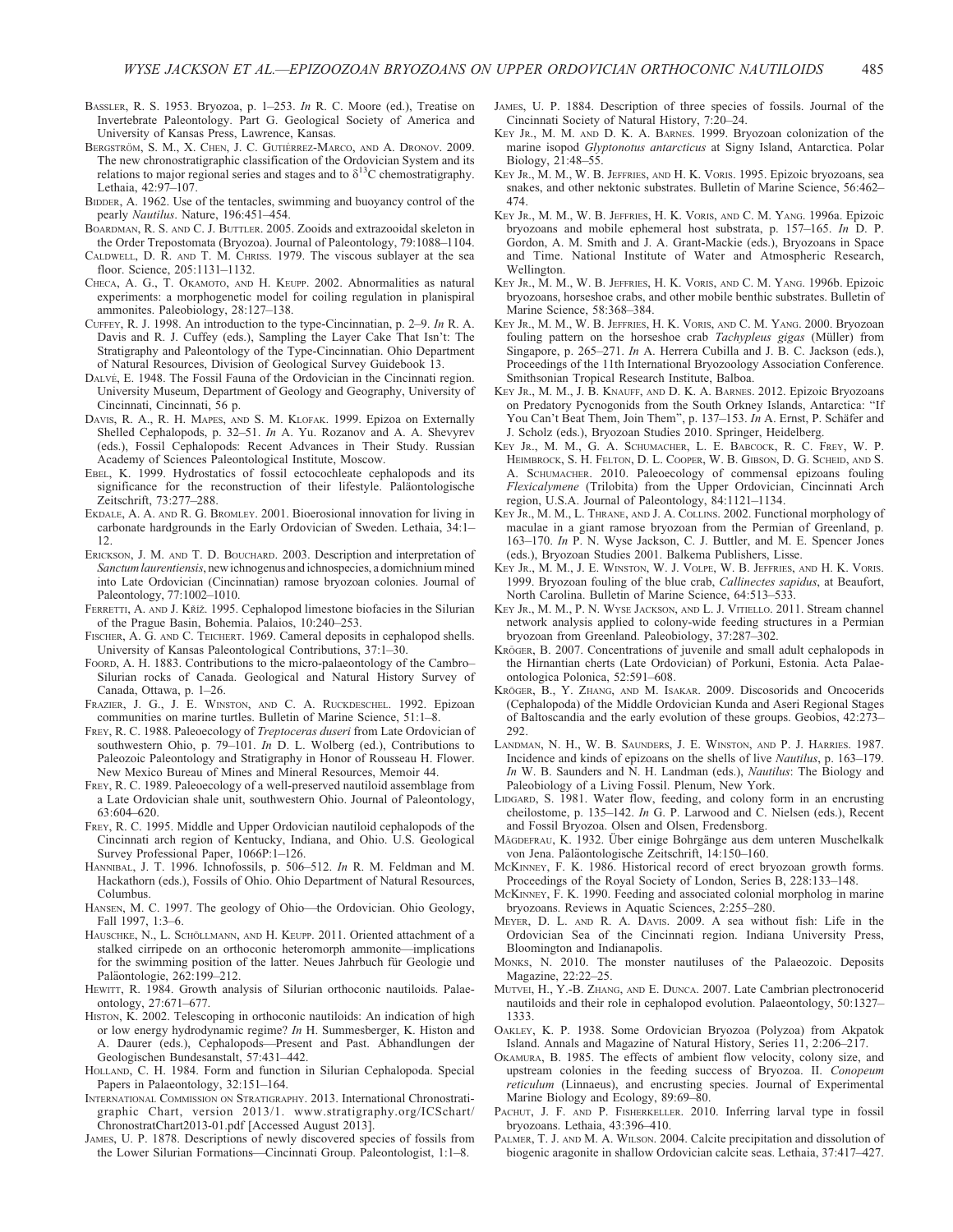- PRATT, M. C. 2008. Living where the flow is right: How flow affects feeding in bryozoans. Integrative and Comparative Biology, 48:808–822.
- RAKOCIŃSKI, M. 2011. Sclerobionts on upper Famennian cephalopods from the Holy Cross Mountains, Poland. Palaeobiodiversity and Palaeoenvironments, 91:63-73.
- RASBAND, W. S. 1997–2012. ImageJ, U.S. National Institutes of Health, Bethesda, Maryland, U.S.A., http://imagej.nih.gov/ij/.
- RUEDEMANN, R. 1925. The Utica and Lorraine formations of New York. Part 2. Systematic paleontology No. 1. Plants, sponges, corals, graptolites, crinoids, worms, bryozoans, brachiopods. New York State Museum Bulletin, 262:5– 171.
- SAUNDERS, W. B. 1984. Nautilus growth and longevity: Evidence from marked and recaptured animals. Science, 224(4652):990–992.
- SCHNEIDER, C. L. 2003. Hitchhiking on Pennsylvanian echinoids: Epibionts on Archaeocidaris. Palaios, 18:435–444.
- SEILACHER, A. 1960. Epizoans as a key to ammonoid ecology. Journal of Paleontology, 34:189–193.
- TASCH, P. 1955. Paleoecologic observations on the orthoceratid coquina beds of the Maquoketa at Graf, Iowa. Journal of Paleontology, 29:510–518.
- TAYLOR, P. D. 1979. The inference of extrazooidal feeding currents in fossil bryozoan colonies. Lethaia, 12:47–56.
- TAYLOR, P. D. 1990. Encrusters, p. 346–351. In D. E. G. Briggs and P. R. Crowther (eds.), Palaeobiology: A Synthesis. Blackwell Scientific Publications, Oxford.
- TAYLOR, P. D. AND M. A. WILSON. 1994. Corynotrypa from the Ordovician of North America: Colony growth in a primitive stenolaemate bryozoan. Journal of Paleontology, 68:241–257.
- TAYLOR, P. D. AND M. A. WILSON. 2002. A new terminology for marine organisms inhabiting hard substrates. Palaios, 17:522–525.
- TAYLOR, P. D. AND M. A. WILSON. 2003. Palaeoecology and evolution of marine hard substrate communities. Earth Science Reviews, 62:1–103.
- TUREK, V. AND Š. MANDA. 2012. "An endocochleate experiment" in the Silurian straight-shelled cephalopod Sphooceras. Bulletin of Geosciences, 87:767–813.
- ULRICH, E. O. 1879. Description of new genus and some new species of bryozoans from the Cincinnati Group. Journal of the Cincinnati Society of Natural History, 2:119–131.
- ULRICH, E. O. 1882. American Palaeozoic Bryozoa. Journal of the Cincinnati Society of Natural History, 5:121–175.
- ULRICH, E. O. 1883. American Palaeozoic Bryozoa. Journal of the Cincinnati Society of Natural History, 6:148–168.
- ULRICH, E. O. 1890. Palaeozoic Bryozoa. Illinois Geological Survey, 8:283– 688.
- ULRICH, E. O. 1893. On Lower Silurian Bryozoa of Minnesota. Final Report of the Geological and Natural History Survey of Minnesota, 3:96–332.
- UTGAARD, J. 1968. A revision of North American genera of ceramoporoid bryozoans (Ectoprocta): Part II; Crepipora, Ceramoporella, Acanthoceramoporella, and Ceramophylla. Journal of Paleontology, 42:1444–1455.
- UTGAARD, J. 1983. Systematic descriptions for the Order Cystoporata, p. 327– 439. In R. A. Robison (ed.), Treatise on Invertebrate Paleontology. Part G. Bryozoa, revised. Volume 1. Geological Society of America and University of Kansas Press, Lawrence, Kansas.
- WAHL, M. 1996. Fouled snails in flow: Potential of epibionts on Littorina littorea to increase drag and reduce snail growth rates. Marine Ecology Progress Series, 138:157–168.
- WARD, P., R. STONE, G. WESTERMANN, AND A. MARTIN. 1977. Notes on animal weight, cameral fluids, swimming speed, and color polymorphism of cephalopod Nautilus pompilius in Fiji Islands. Paleobiology, 3:377–388.
- WILSON, M. A. AND P. D. TAYLOR. 2012. Palaeoecology, preservation and taxonomy of encrusting ctenostome bryozoans inhabiting ammonite body chambers in the Late Cretaceous Pierre Shale of Wyoming and South Dakota, U.S.A., p. 419–433. In A. Ernst, P. Schäfer and J. Scholz (eds.), Bryozoan Studies 2010. Springer, Heidelberg.
- WILSON, M. A., T. J. PALMER, T. E. GUENSBURG, C. D. FINTON, AND L. E. KAUFMAN. 1992. The development of an Early Ordovician hardground community in response to rapid sea-floor calcite precipitation. Lethaia, 25: 19–34.
- WILSON, M. A., T. J. PALMER, AND P. D. TAYLOR. 1994. Earliest preservation of soft-bodied fossils by epibiont bioimmuration: Upper Ordovician of Kentucky. Lethaia, 27:269-270.
- WYSE JACKSON, P. N. AND M. M. KEY JR. 2007. Borings in trepostome bryozoans from the Ordovician of Estonia: Two ichnogenera produced by a single maker, a case of host morphology. Lethaia, 40:237–252.
- WYSE JACKSON, P. N. AND M. M. KEY JR. 2014. Epizoic bryozoans on cephalopods through the Phanerozoic: A review. In A. Rosso, P. N. Wyse Jackson, and J. S. Porter (eds.). Bryozoan Studies 2013. Studi Trentini di Scienze Naturali, 94:283–291.
- WYSE JACKSON, P. N., A. J. BANCROFT, AND I. S. SOMERVILLE. 1991. Bryozoan zonation in a trepostome-dominated buildup from the Lower Carboniferous

of North Wales. In F. P. Bigey (ed.), Bryozoaires Actuels et Fossiles: Bryozoa Living and Fossil. Bulletin de la Societe Sciences Naturelles de la Ouest de France, Mémoire H.S., 1:551-559.

WYSE JACKSON, P. N., P. D. TAYLOR, AND J. W. TILSLEY. 1999. The 'Balladoole Coral' from the Lower Carboniferous of the British Isles, reinterpreted as the unusual cystoporate bryozoan Meekoporella Moore and Dudley, 1944. Proceedings of the Yorkshire Geological Society, 52:257–268.

ACCEPTED 8 SEPTEMBER 2013

## APPENDIX

Stratigraphic and locality information for the specimens used in this study

## Katian Stage (Edenian)

- 1 (CMC IP70079): Spatiopora sp.; Economy Member, Kope Formation; Roadcut by Kentucky Route 8 below I-275 bridge over Ohio river near Newport, Kentucky.
- 2 (CMC IP70080): Spatiopora sp.; upper Kope Formation; I-275 W of Licking River, N side of highway, near Newport, Kentucky.
- 3–4 (CMC IP70081–2): Spatiopora sp.; uppermost Kope Formation; Rest stop on east bound lane of I-275 at Mount Carmel, Ohio.
- 5 (CMC IP70083): Leptotrypa minima; uppermost Kope Formation; Rest stop on north bound lane (E side) of I-275 at Mount Carmel, Ohio.

#### Katian Stage (Maysville)

(CMC IP70084-5): Atactopora maculata; I-471, S of Kentucky route 27, Southgate, Kentucky, 2nd exposure after intersection. Bryozoan with small cluster of cornulitids.

## Katian Stage (Richmondian)

- 8 (CMC IP70086): Spatiopora montifera; Fort Ancient Member, Waynesville Formation; Cincinnati, Ohio.
- 9-14 (CMC IP70087-92): Spatiopora lineata; Fort Ancient Member, Waynesville Formation; Cincinnati, Ohio.
	- 15 (CMC IP70093): Undetermined trepostome and Trypanites borings; Fort Ancient Member, Waynesville Formation; Cincinnati, Ohio.
	- 16 (CMC IP70094): Crepipora solida; Fort Ancient Member, Waynesville Formation; Cincinnati, Ohio.
	- 17 (CMC IP70095): Undetermined trepostome; Fort Ancient Member, Waynesville Formation; Cincinnati, Ohio.
- 18–19 (CMC IP70096–7): Spatiopora aspera; Fort Ancient Member, Waynesville Formation; Cincinnati, Ohio. Smaller orthocones in body chamber and post-mortem encrustation of internal surfaces.
- 20–34 (CMC IP70098–112): Spatiopora lineata; Treptoceras duseri shale, Fort Ancient Member, lower Waynesville Formation; Tributary to Olive Branch Creek, E of Oregonia, Warren Co., Ohio.
- 35–37 (CMC IP70113–5): Spatiopora lineata; Treptoceras duseri shale, Fort Ancient Member, lower Waynesville Formation; Turkey Run, Camp Whip-Poor-Will, near Rochester, Warren Co., Ohio.
	- 38 (CMC IP70116): Spatiopora lineata; Treptoceras duseri shale, Fort Ancient Member, lower Waynesville Formation; south branch of the Turkey Run, Camp Whip-Poor-Will, near Rochester, Warren Co., Ohio.
	- 39 (CMC IP70117): Spatiopora sp.; Spatiopora shale, Blanchester Member, upper Waynesville Formation; "Grey specimen"=Creek near Clifton, Indiana.
	- 40 (CMC IP70118): Spatiopora montifera; Spatiopora shale, Blanchester Member, upper Waynesville Formation; ''Yellow Specimen"=Bon Well Hill Cut, near Brookville, Indiana. Post-mortem encrustation of septal walls.
	- 41 (CMC IP70119): Leptotrypa minima; Spatiopora shale, Blanchester Member, upper Waynesville Formation; Fairfield Causeway Roadcut by Lake Brookfield, Fairfield, Indiana.
	- 42 (CMC IP70120): Undetermined trepostome; Spatiopora shale, Blanchester Member, upper Waynesville Formation; Fairfield Causeway Roadcut by Lake Brookfield, Fairfield, Indiana. [Same taxon as #17].
	- 43 (CMC IP70121): Spatiopora montifera sp.; Spatiopora shale, Blanchester Member, upper Waynesville Formation; Creek 1 mile W of Liberty, Indiana.
	- 44 (CMC IP70122): Spatiopora sp. and Crepipora solida; Spatiopora shale, Blanchester Member, upper Waynesville Formation; Creek, 3 miles W of Liberty, Indiana.
- 45–46 (CMC IP70123–24): Spatiopora montifera; Spatiopora shale, Blanchester Member, upper Waynesville Formation; Creek, 3 miles W of Liberty, Indiana.